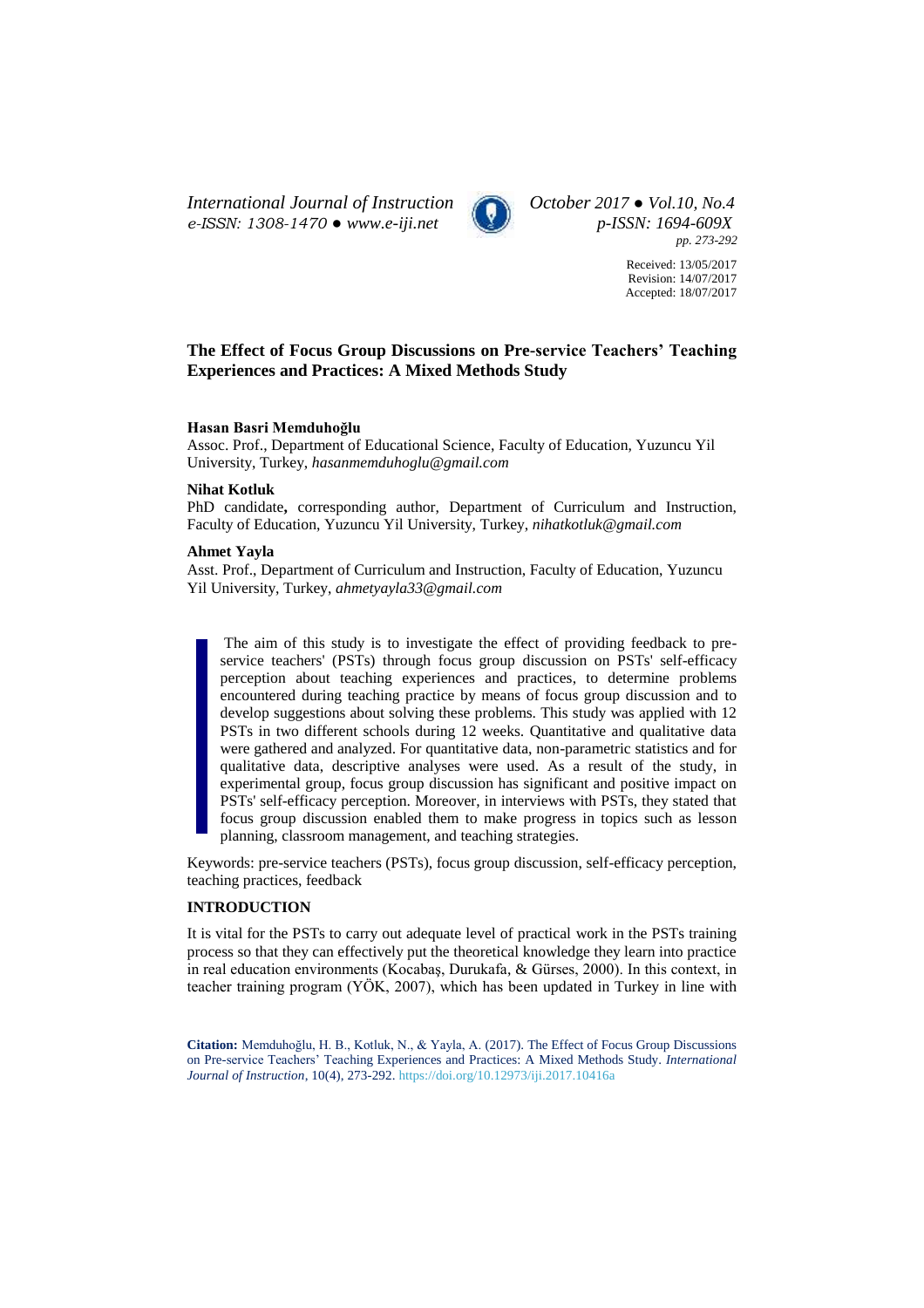the opinions of practitioners and stakeholders and implemented from the 2006-2007 academic year, School Experience and Teaching Practice courses are being conducted.

Teaching practice is carried out in two academic terms in the classroom teacher education program and in one term in the other programs (YÖK, 2007). This course aims to enable candidate teachers to be able to develop teaching competences by teaching in classroom in public schools, understand the course program, evaluate the textbooks, carry out assessment and evaluation, and share the experiences gained during practice with his friends and application instructor (YÖK, 1998).

In teaching practice scheduled as eight hours per week, PSTs are expected to practice at least three hours of a six-hour school day under the supervision of teachers in these schools and make observations at other times. It is envisaged that during a two-hours course in the faculty a learning environment in which discussions and evaluations are made about the practices and course presentations in the schools will be designed (YÖK, 1998, Özkılıç, Bilgin, & Kartal, 2008). Moreover, according to the guidelines related to the teaching practices, it is expected that PSTs make observations in the process, course work and evaluations about these processes (MEB, 1998).

When the studies related to teaching practices are examined (Küçükyılmaz, 2010, Yeşilyurt & Semerci, 2011; (Şen, 2009; Kuran, 2009; Peker, 2009; Koç & Yıldız, 2012; Dallmer, 2004), it is clear that the studies focus more on such issues as effectiveness of teaching practices, problems experienced in practice, methodologies used in practice and classroom management. In these studies, it has been found out that the cooperation between the PSTs and the instructors and the teachers responsible for the application is incomplete, the PSTs are not actively involved in the process adequately, the application period is insufficient and feedback and corrective actions have not been made suitably. However, teaching practice process consists of observations made by the PSTs, course applications, feedback and evaluations, and weekly reports. In this context, it is important that discussions with PSTs are employed regarding their views on the process, the problems they encounter and the solutions of these problems, and thus, they should be given feedback.

It is necessary to conduct interviews and discussions with PSTs with the aim of giving feedback both on the observations obtained during the implementation of the process and on the practice itself. From this point of this study, the processes related to teaching practice that include highlighting discussions about both the observation / monitoring activities and the practice and also, giving them feedback are named as by the author of this study *"observe-discuss and practice-discuss".* In the course of observe-discuss and practice-discuss, in addition to the necessities and responsibilities in the directives, diaries and focus group discussions are included.

The determination of problems faced by PSTs in the practice process and provision of feedback to them by means of focus group discussions can contribute to not only solving these problems encountered in practice and to enhancing the beliefs of professional selfefficacy of them. High self-efficacy belief in the profession enables people in the field to become more effective and successful in their work. Teachers' high self-efficacy beliefs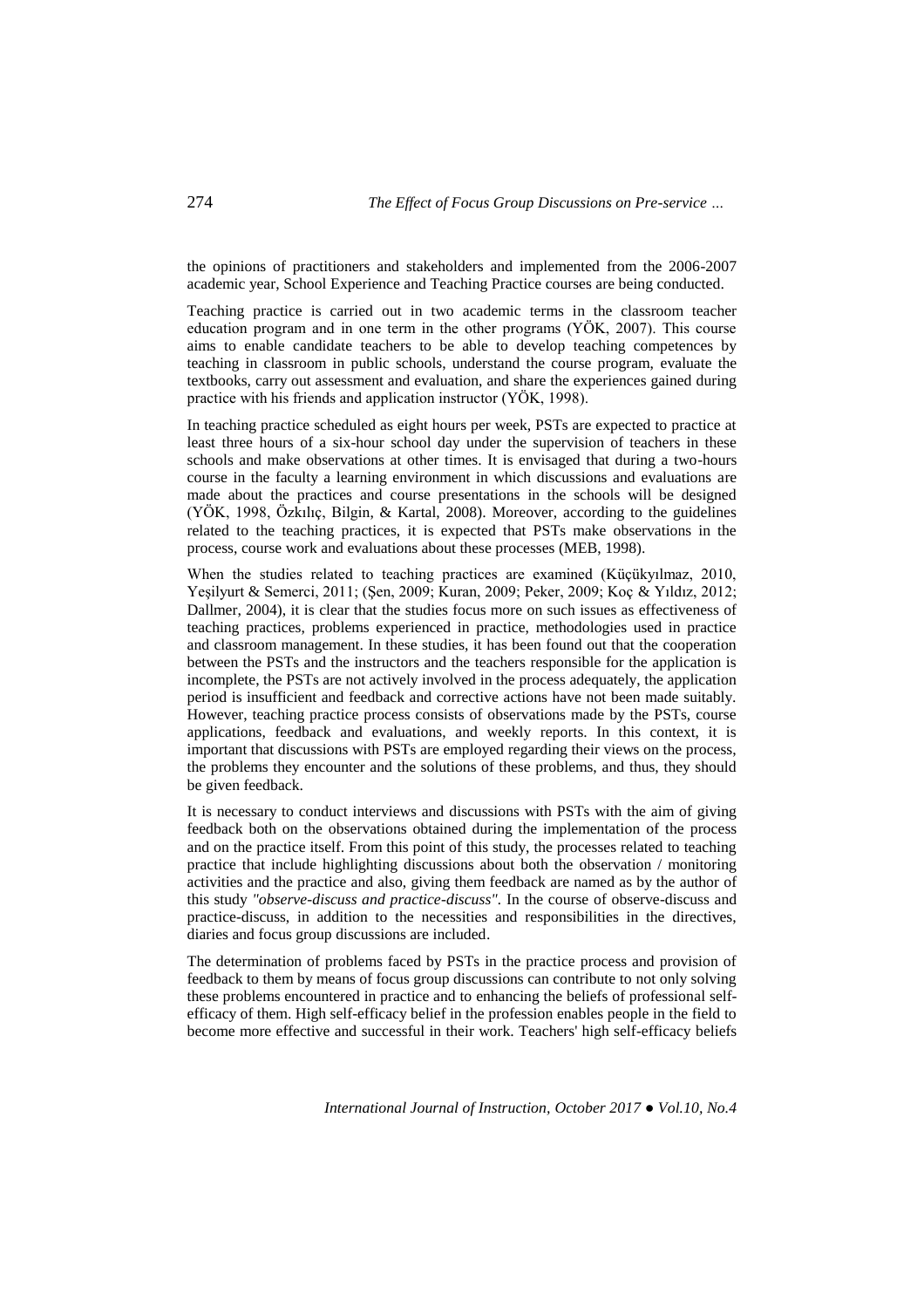contribute positively to their ability to perform teaching effectively, to manage the class more effectively, to plan the course from beginning to end, and hence providing job satisfaction (Turcan, 2011). Therefore, in addition to providing a theoretical contribution to the field, this study has the potential to enable teacher training programs to be revised and updated and to provide practical contributions to decision-makers and practitioners in the training process, especially for PSTs, in order to make the teaching practice more effective. The overall objective of this study, in this regard, is; (1) to examine the effects of providing feedback to PSTs through focus group discussions on their self-efficacy beliefs, (2) to identify the problems encountered in teaching practice and to develop suggestions for solutions of these problems through focus group discussions. Accordingly, the following questions were tried to be answered in the study:

1. What is PSTs' self-efficacy perceptions level at the beginning of study?

2. Is there a significant difference between the self-efficacy perceptions of the control group and the experimental group to which the focus group discussions were applied at the end of the study?

3. During the process of teaching practice, what are the suggestions of PSTs about (a) planning, (b) ensuring student involvement, (c) instructional strategies, and (d) classroom management dimensions?

# **METHOD**

In this study, experimental design was conducted as a quantitative approach and focus group discussions were used as qualitative approach. Of the experimental designs, Pretest post-test control group patterning was used as formulated in table 1.

Table 1

| Randomized Pre-test - Post-test Control Group Design |  |  |  |  |  |  |
|------------------------------------------------------|--|--|--|--|--|--|
|------------------------------------------------------|--|--|--|--|--|--|

|   | <b><i>droup</i></b> | Pretest | <b>Process</b>          | Posttest |
|---|---------------------|---------|-------------------------|----------|
| v | Experimental        |         | focus group discussions | ےر       |
| ┄ | `ontrol             |         |                         | 94       |

Two groups are formed from the pool of candidates determined in experimental designs with pretest-posttest control groups. One of these is used as the experiment group and the other is used as the control group. In both groups pre-test and post-test measurements are applied. And the effect of the independent variable (focus group discussions) on the dependent variable (self-efficacy percepiton) is tested (Büyüköztürk, Çakmak, Akgün, Karadeniz, & Demirel, 2013). In this study, for practice course, of the 12 teachers six PSTs were selected randomly in the experimental group, the other six were in the control group. In the experiment group, diaries were kept and focus group discussions were made during the teaching practice.

Focus group discussions that are applied in the qualitative aspect of the work are defined as the process of acquiring and producing in-depth information, where individuals can discuss ideas in a free environment through unstructured interviews and discussions with a small group. Focus group discussions, especially with groups of 6 to 12 participants,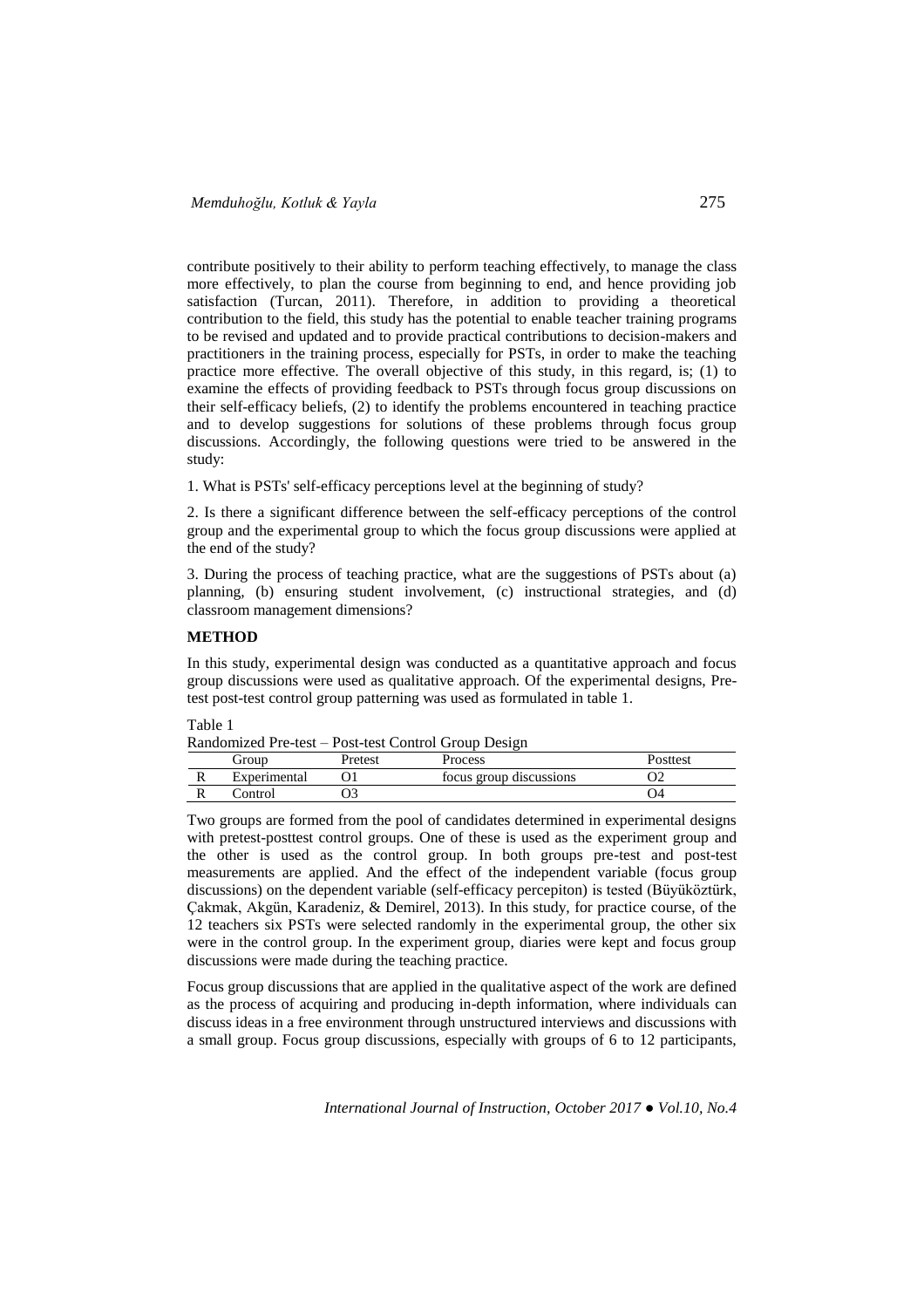enable a discussion environment with previously prepared flexible questions on a predetermined topic (Krueger, 1994; Bowling, 2002). In this study, focus group discussions were conducted each week considering the problems faced by PSTs. For this purpose, the problems related to the categories formed as a result of the weekly analysis of the observation forms and the reflective diaries were discussed in the first, second, third and fourth focus group discussions with the PSTs in the experimental group and the opinions of the PSTs were recorded. At the end of observe-discuss and practice-discuss periods, the same questions were asked again to the PSTs in the general evaluation meeting held at the 11th week.

# **Study Group**

The study group consists of senior students from the Faculty of Education Physics Teaching Program of a state university in Turkey in the spring semester of 2014-2015 academic year. Five of these students are girls, seven boys. While six of them have teaching practice courses at Vocational High School and the other six continue teaching practices in Anatolian High School.

#### **Data Collection Tools**

Four separate data collection tools were used in the study:

*Teacher self-efficacy scale.* The original structure of the teacher self-efficacy scale used in this research was developed by Tschannen-Moran and Hoy (2001). The adaptation of the scale to Turkish and validity and reliability studies were carried out by Çapa, Çakıroğlu and Sarıkaya (2005). Self-efficacy scale consists of 24 items and three subscales. The first dimension called "providing student participation" is made up of the items about to what extent PSTs make students believe that they can do well in school tasks.

The second dimension, called "classroom management," is related to what extent to PSTs can control unwanted behaviors in the classroom. The third dimension, called "instructional strategies", consists of the items on to what extent PSTs can use different teaching and assessment strategies. In the adaptation study made by Çapa, Çakıroğlu and Sarıkaya (2005), as a result of the analyses made to determine the reliability of the scale, the internal consistency coefficients calculated for each dimension were set as .82 for providing student participation, .84 for classroom management dimension, .86 for instructional strategy dimension, and .93 for the overall scale. As qualitative data collection tools, briefly described diaries, semi-structured observation forms, focus group discussions and semi-structured interviews were used.

*Diaries.* Diaries enable the PSTs to monitor and record the process and to actively participate in it by evaluating the data obtained, thereby raising the quality of learning (Dixon, 2009). The diaries help the PSTs ask questions and develop hypotheses (Lee, 2008), and think more deeply about the problems they encounter in the classroom environment (Ekiz, 2006). The diaries used in this study include (a) what the application teacher did / did not at the beginning, the development and the end of the course, and (b)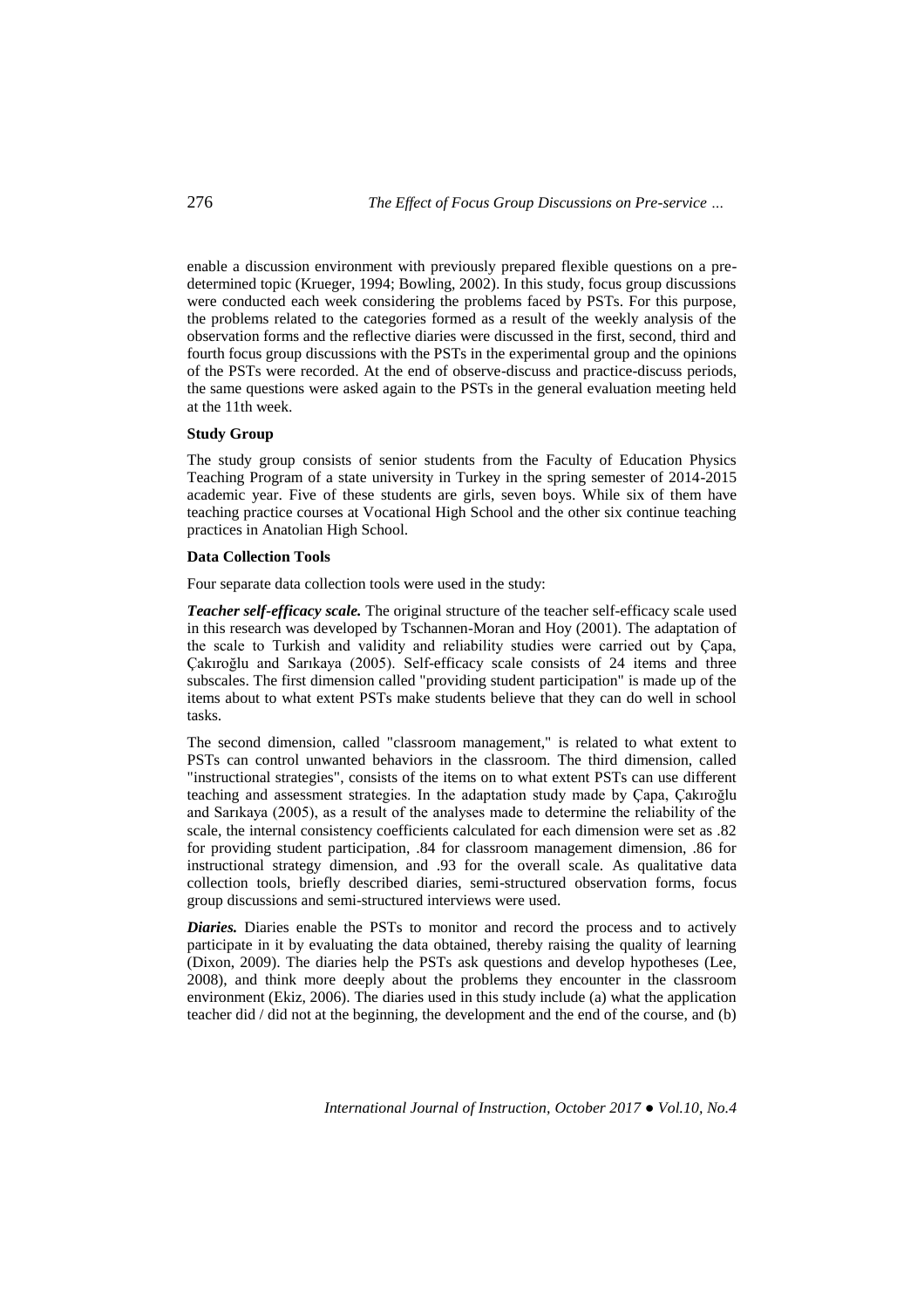what the practice teacher did  $\ell$  did not apply for the positive  $\ell$  negative situations in the class.

*Semi-structured observation.* These observations are made in the natural environment where behavior occurs (Karasar, 2005). In this study, PSTs used semi-structured observation form while observing in the classroom environment. This form consists of 10 questions developed by the researchers based on experts' opinion and a part in which the positive / negative situations that are experienced in the observation process can be noted down.

*Semi-structured focus group interview form.* This is a flexible form of interview that enables the interviewer to state personal views and to uncover the origins of the judgments (Karasar, 2005). In this study, semi-structured focus group interview form consisting of four questions developed by the researchers and PSTs was used.

## **Application Process**

The study was conducted between February and May 2014 in 2 different schools with 12 PSTs for 12 weeks. Before applying the study, the experimental and control groups were determined randomly. Six of the 12 teachers in the experimental group were placed and the other six in the control group. At the beginning of the study, the self-efficacy scale was applied to experimental and control groups as pre-test. The implementation period of the study carried out by the experimental group is given in Table 2. In the control group, the implementation process was conducted without focus group discussions, diaries, observation form.

#### Table 2

|               | The impremement process of the stagy conducted with experimental group |                               |                            |  |  |  |  |  |
|---------------|------------------------------------------------------------------------|-------------------------------|----------------------------|--|--|--|--|--|
|               | the application of pretest.                                            | Information on how to fill in | Explanation of observe-    |  |  |  |  |  |
| $1-2$ . week  | Introducing the school, and                                            | diaries and semi-structured   | discuss and practice-      |  |  |  |  |  |
|               | meeting with students and teachers                                     | observation forms             | discuss process            |  |  |  |  |  |
| $3-4$ . week  | Observation of consultant teacher                                      | 1st focus group discussion    | 1st. step of monitoring    |  |  |  |  |  |
|               | of teaching practice                                                   |                               |                            |  |  |  |  |  |
| 5-6. week     | the practice of courses by PSTs                                        | 2nd. focus group discussion   | 1st. step of monitoring    |  |  |  |  |  |
| 7-8. week     | Re-observation of consultant                                           | 3rd. focus group discussion   | 2nd. step of monitoring    |  |  |  |  |  |
|               | teacher of teaching practice                                           |                               |                            |  |  |  |  |  |
| $9-10$ . week | the re-practice of courses by PSTs                                     | 4th. focus group discussion   | 2nd, step of monitoring    |  |  |  |  |  |
| 11. week      | Applying post-tests                                                    | Overall assessment            | Overall assessment         |  |  |  |  |  |
| $12.$ week    | Semi-structured interviews                                             | Semi-structured interviews    | Semi-structured interviews |  |  |  |  |  |

The implementation process of the study conducted with experimental group

The implementation process by the researchers and PSTs is briefly described below.

# **Studies made by PSTs**

PSTs made two types of observations in the process. According to this, after the first two weeks of general informing, they observed the practice teacher at 3rd 4th 7th and 8th week whereas they observed one of their friends who practiced the course at the 6th, 9th and 10th week. During these observations, the semi-structured observation/evaluation form was filled and diaries were kept. These observational records and diaries were taken into account in the focus group discussions, which were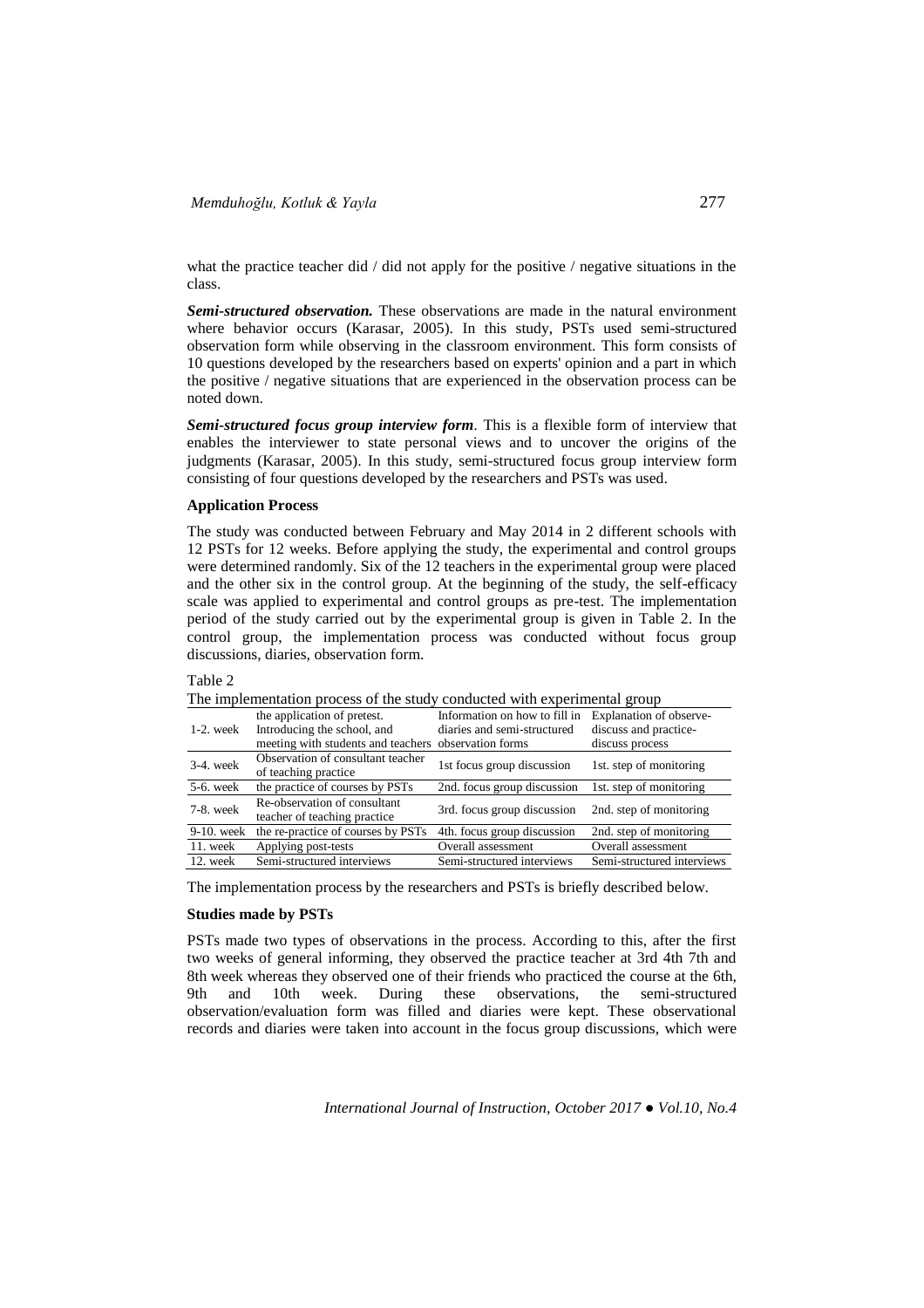conducted at the later stages to return to teacher candidates on the implementation process.

## **Studies made by researchers**

In order to more strongly emphasize the stages of the process named by the researchers of this study as "observe-discuss and practice-discuss" are briefly explained below.

# **What is the process of observe-discuss and practice-discuss?**

The process of "observe-discuss and practice-discuss" is the method (named by the authors of this article) in which PSTs observe the practice teacher in the classroom, note down the observations of the practice in the classroom, they write the important points in the diary and discuss them in focus group discussions, and in which cooperation between PSTs, consultant teacher of teaching practice and assoc prof. is provided. The most important aspect of this process is focus group discussions. In this process, PSTs make observation for four weeks while they make teaching practice in courses for four weeks as stated in the guidelines. PSTs took down experiences / events/problems in class both during observations and practicing, and besides, they participated in the focus group discussions held every two weeks where the problems in the diaries and observation forms were discussed. The steps of the process are given in detail below:

## **Observe-Discuss Stage**

This stage consists of the following steps: (a) PSTs have observed the practice teacher and noted their observations. (b) They wrote observation in their diary at the end of the school day and sent it to the assoc prof., (c) The assoc prof. has reviewed the diaries and observation forms. (d) After the assoc prof. examined the documents, he gathered the problems noted by PSTs in particular categories. (e) He made search of the relevant literature for the solutions of these problems and / or collected information from the experts concerned. (f) The identified problems and the proposed solution are discussed together with the PSTs in focus group discussions.

## **Practice-Discuss Stage**

This stage consists of six steps: In the first step, one of the PSTs was teaching, meanwhile, the practice teacher and two other PSTs watched this process and wrote the experiences to the observation forms in the diary. In the second step, the PST, who made practice during the course, immediately sent the self-evaluation form and the completed diary to the instructor. The third, fourth, fifth, and sixth stages of the process are the same as the stages of observe-discuss.

# **Analysis of the data**

# **Quantitative Data Analysis**

Quantitative data of the study were analysed using descriptive statistics and nonparametric Mann-Whitney U test and Wilcoxon test.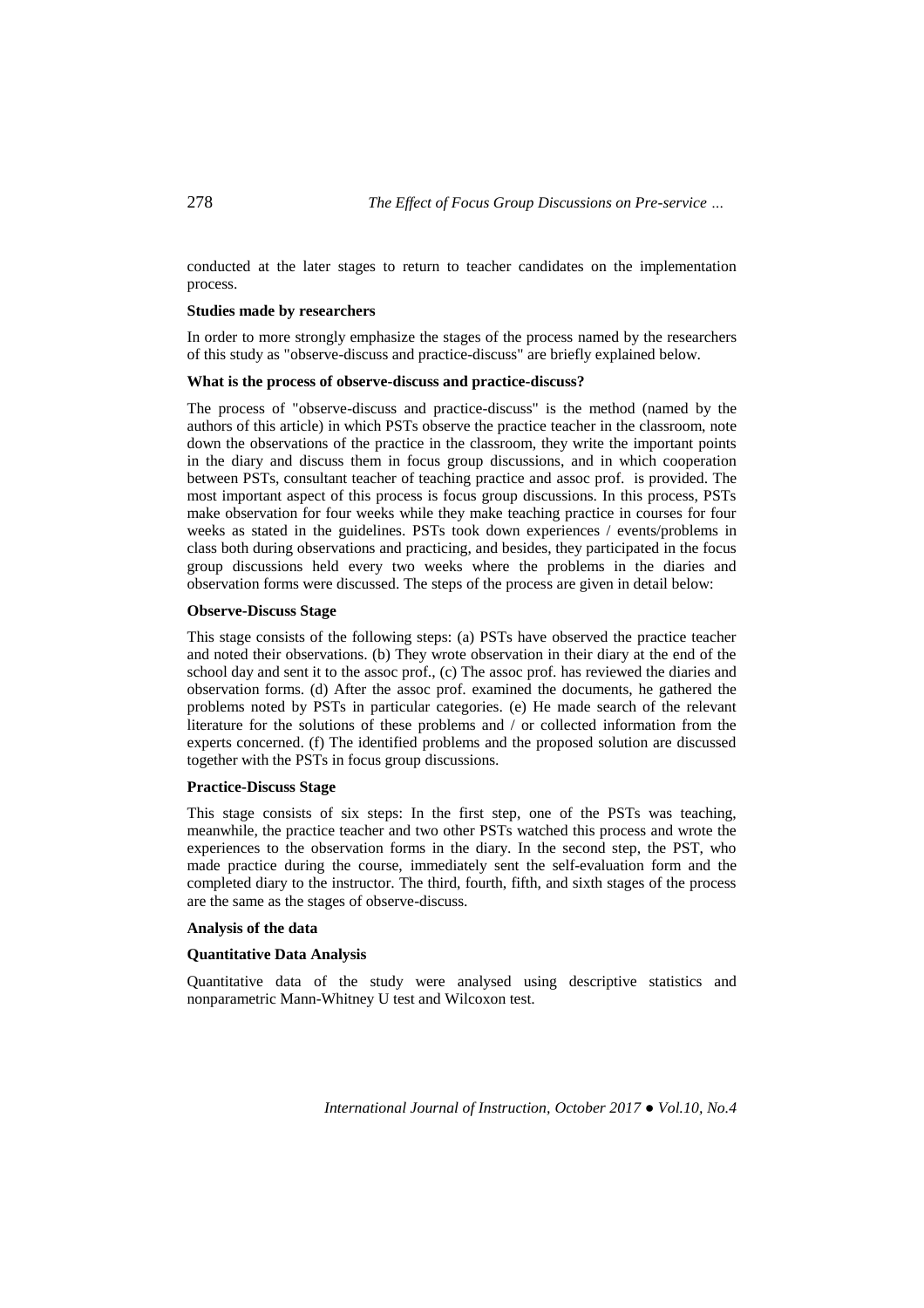# **Qualitative Data Analysis**

The Thematic Model (Miles & Huberman, 1994) was used for qualitative data analysis. According to this model, the data obtained from the participants were placed in predefined themes in line with the purposes of the study. And then were supported by descriptive analysis. In interpreting the data, some views of PSTs were directly conveyed, thus giving the reader the opportunity to compare the findings obtained with the result (Demircioğlu, 2003). In the study, codes A1, A2 were used for the participants. Problems were examined under the following themes: "Problems of student participation", "Problems of classroom management", "Problems of teaching strategies", "Problems of planning", and "Other problems". The data analysis process is described in detail below.

First, four basic themes were defined, and the data obtained from the recorder and the interview forms were written in word on the computer. 37 sentences that were not considered relevant to the purpose of the study have been deleted by researchers among 224 sentences. The remaining sentences were numbered from 1 to 187.

The researchers placed each sentence using the sequence number twice biweekly in predefined themes designed as Theme 1; Problems with planning, Theme 2; Problems with student participation, Theme 3; Problems about teaching strategies, Theme 4; Problems with classroom management. Table 3 and Table 4 show the number of different and similar opinions between the analyses and the number of opinions placed on themes as a result of the first and second analysis made by the researchers in line with this process.

Table 3

Number of opinions placed in the themes by the researchers in the 1st analysis and 2nd analysis

|             | Theme | Theme 2 | Theme 3 | Theme 4 | <b>Other</b> | Total |
|-------------|-------|---------|---------|---------|--------------|-------|
| 1. Analysis |       |         |         | 40      |              |       |
| 2. Analysis |       | 43      | 48      |         |              |       |
|             |       |         |         |         |              |       |

Table 4

Number of similar and different opinions between the 1st and 2nd analyzes made by the researchers

|                    |         | Theme, | Theme 2 | Theme 3 | Theme 4 | $\gamma$ ther | Total |
|--------------------|---------|--------|---------|---------|---------|---------------|-------|
| Similarities       | $A1+A2$ | $\sim$ |         |         |         |               |       |
| <b>Differences</b> |         |        |         |         |         |               |       |
|                    |         |        |         |         |         |               |       |

The reliability of the research was determined by using the formula of Miles and Huberman (1994) (Reliability = opinion association / opinion association + opinion separation). This value was calculated as 82% for theme 1, 82% for theme 2, 90% for theme 3, and 77% for theme 4. When this ratio is over 70%, it can be considered sufficient for the reliability of working (Miles & Huberman's, 1994). In addition, in order to increase the internal consistency in the study, the opinions of the PSTs in the discussions and the opinions they stated at the overall evaluation meeting held at the end of the process were compared with each other.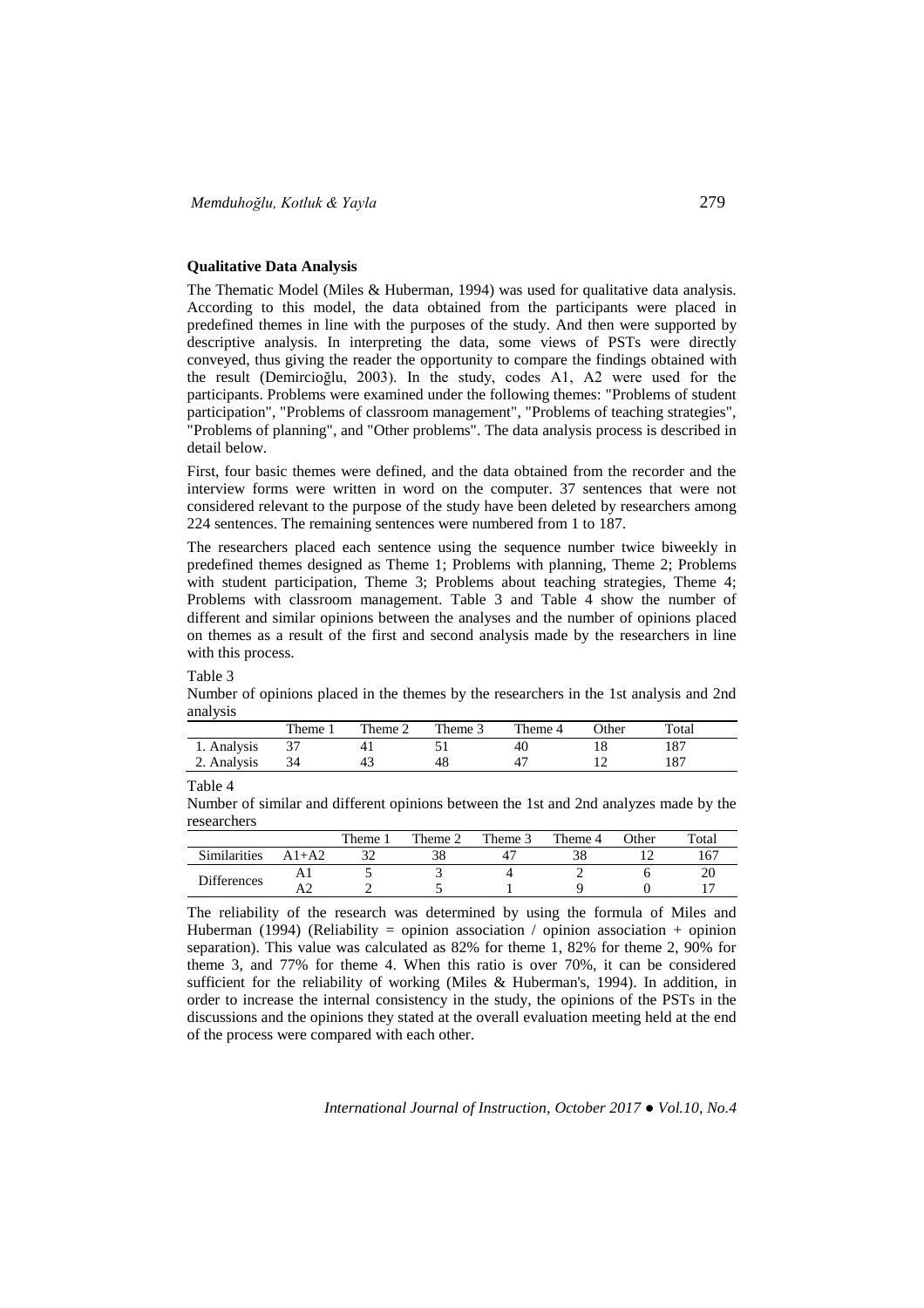# **FINDINGS**

The results of the study and research problems concerning the quantitative and qualitative data are presented separately below.

# **The Quantitative Findings:**

## *The Effect of Focus Group Discussions on PSTs' Self-Efficacy Beliefs*

The data obtained after the pre-tests were statistically analyzed by Mann-Whitney U test. The results obtained are shown in Table 5.

Table 5

|                  |          | Group        | n | Mean | Total |      |      |
|------------------|----------|--------------|---|------|-------|------|------|
| Providing        | Student  | Experimental | 6 | 6.93 | 41.5  | 15.5 | .687 |
| Attainment (PSA) |          | Control      | 6 | 6.08 | 36.5  |      |      |
| Teacher's        | Teaching | Experimental | 6 | 7.33 | 44.0  | 13.0 | .419 |
| Strategies (TTS) |          | Control      | 6 | 5.67 | 34.0  |      |      |
| Classroom        |          | Experimental | 6 | 6.58 | 39.5  | 17.5 | .936 |
| Management(CM)   |          | Control      | 6 | 6.42 | 38.5  |      |      |
| Total            |          | Experimental | 6 | 6.75 | 40.5  | 16.5 | .818 |
|                  |          | Control      | 6 | 6.25 | 57.5  |      |      |

Pre-test U-Test Results of Self Efficacy Perception by Groups

As seen in Table 5, there was no significant difference between self-efficacy (teacher involvement, teaching strategies, classroom management) perceptions of PSTs in experimental and control groups before applying the study (U = 16.5, p < 0.05).

Wilcoxon test results about whether self-efficacy perceptions of PSTs show a significant difference before and after the teaching practice are given in Table 6 and 7.

#### Table 6

Wilcoxon Marked Rank Test Results of Control Group Pre-and Post-Study Self-Efficacy Perception Test Scores

|                | <b>Pretest-Posttest</b> | Mean Rank | <b>Rank Sum</b> | z     |         |
|----------------|-------------------------|-----------|-----------------|-------|---------|
| PSApre-        | Negative                | 3.50      | 21.00           | 2.201 | $.028*$ |
| <b>PSApost</b> | Positive                | 0.00      | 0.00            |       |         |
| TTSpre-        | Negative                | 4.00      | 20.00           | 1.992 | $.046*$ |
| <b>TTSpost</b> | Positive                | 1.00      | 1.00            |       |         |
| CMpre-         | Negative                | 3.50      | 21.00           | 2.207 | $.027*$ |
| <b>CMpost</b>  | Positive                | 0.00      | 0.00            |       |         |
| Total          | Negative                | 0.00      | 0.00            | 2.201 | $.028*$ |
|                | Positive                | 3.50      | 21.00           |       |         |

\* Based on negative sequences

As seen in Table 6, there is a significant difference in self-efficacy perceptions of PSTs in the control group between before and after the application of the study  $(z = -2.201, p$ <.05). According to this, PSTs' self-efficacy perceptions are higher in the post-test.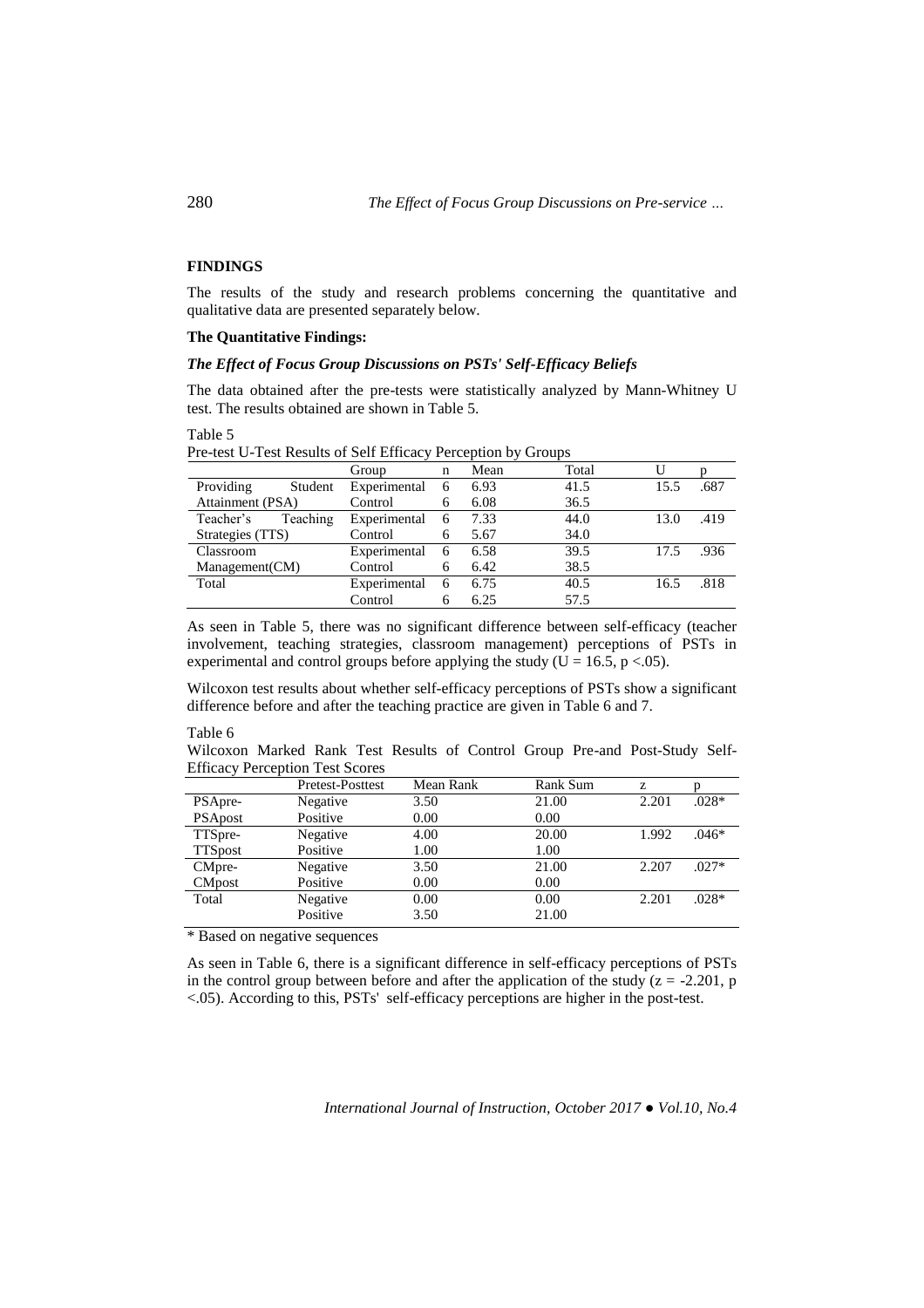## Table 7

Wilcoxon Marked Rank Test Results of the Pre-Study and Post-Study Self-Efficacy Perceptions of the Experiment Groups

|                | Pretest-Posttest | Mean Rank | <b>Rank Sum</b> | Z.    |         |
|----------------|------------------|-----------|-----------------|-------|---------|
| PSApre-        | Negative         | 3.50      | 21.00           | 2.207 | $.027*$ |
| <b>PSApost</b> | Positive         | 0.00      | 0.00            |       |         |
| TTSpre-        | Negative         | 3.50      | 21.00           | 2.214 | $.027*$ |
| <b>TTSpost</b> | Positive         | 0.00      | 0.00            |       |         |
| CMpre-         | Negative         | 3.50      | 21.00           | 2.201 | $.028*$ |
| <b>CMpost</b>  | Positive         | 0.00      | 0.00            |       |         |
| Total          | Negative         | 0.00      | 0.00            | 2.201 | $.028*$ |
|                | Positive         | 3.50      | 21.00           |       |         |

\* Based on negative sequences

As Table 7 shows, there is a significant difference between pre- and post-test selfefficacy perceptions of the PSTss in the experimental group  $(z = -2.201, p < 0.05)$ . Accordingly, PSTs' self-efficacy perceptions of the in the experimental group are higher in the post-test.

The results of the Mann Whitney-U test on the difference of self-efficacy perceptions of the PSTs from each other in experimental and control groups are given in Table 8.

#### Table 8

Mann Whitney-U Test Related to Self-Efficacy Perceptions of PSTs According to Experiment and Control Groups

|              | Group             | $\mathbf n$ | Mean Rank | Rank Sum |     |         |
|--------------|-------------------|-------------|-----------|----------|-----|---------|
| <b>PSA</b>   | Experiment        | 6           | 8.42      | 50.5     | 6.5 | $.046*$ |
|              | Control           | 6           | 4.58      | 27.5     |     |         |
| <b>TTS</b>   | Experiment 6 9.25 |             |           | 55.5     | 1.5 | $.008*$ |
|              | Control           | 6           | 3.75      | 22.5     |     |         |
| CM           | Experiment 6 8.75 |             |           | 49.5     | 7.5 | .091    |
|              | Control           |             | 4.75      | 28.5     |     |         |
| <b>TOTAL</b> | Experiment        | 6           | 9.08      | 54.5     | 2.5 | $.009*$ |
|              | Control           |             | 3.92      | 23.5     |     |         |

 $*$  p $< .05$ 

As shown in Table 8, there was a significant difference in favor of the experimental group between the self-efficacy perceptions of the PSTs in the experimental and control groups after the application of the study ( $U = 2.5$ , p <.05). According to this, the selfefficacy perceptions of the PSTs in the experimental group in which the focus group discussions were conducted for the purpose of feedback based on the kept diaries and observation records in the process of the teaching practice made in the schools, increased significantly compared to the PSTs the control group.

## **The Qualitative Findings:**

# **Problems Encountered in Teaching Practice**

Findings related to the problems encountered in teaching practice according to the determined themes are given below.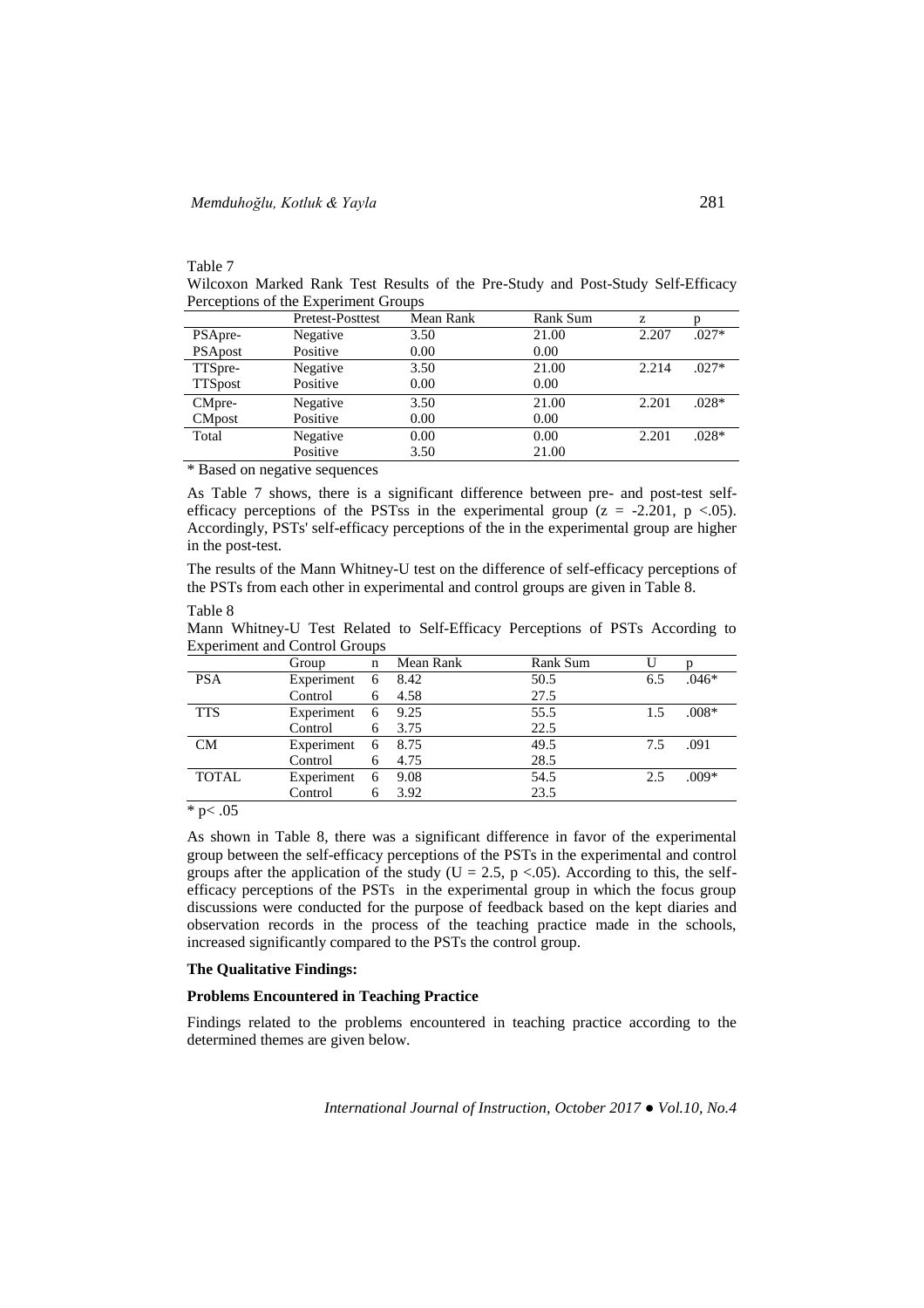## *Problems related to planning*

In the focus group discussions, the question *"Should a daily lesson plan be made, why?"* were asked to the participant PSTs. All of the PSTs expressed the opinion that it is necessary to make a daily plan. However, detailed information about the reasons for preparing plan was not shared. However, it can be said that in the general evaluation meeting conducted as a result of the process, the PSTs experienced the problems arising from the day-to-day planning of teaching practices and after having discussed these problems in focus group discussions, they got aware of the importance of daily planning. An example of the PSTs' answers to this question is as follows:

*'' I did not do the daily lesson plan when I first started. I began to have difficulties. I* started to make a daily plan after the suggestions about the daily plan in *discussions (A2). "*

PSTs did not express much thought in focus group discussions about the question, *"How can a well prepared daily lesson plan be?"* whereas they have presented different ideas about it in the overall evaluation meeting made at the end of the process. Some of them stated that the objectives of the course and the teaching methods and techniques to be used were well-prepared, others pointed to course plans where the content is found. Some PSTs' answers are as follows:

*''Objectives and behaviors related to each course should be determined (A2).*

*''Content must be prepared well in a good lesson plan (A5).''*

In the focus group discussions, the prospective teachers indicated that they had problems on the points such as ensuring the quietness of the class, drawing attention, communicating with the target, linking with previous topics, giving examples of daily life in relation to the question *"How to plan the course entrance section in accordance with the introduction phase of the course"*. At the overall evaluation meeting held at the end of the process, there highlighted statements indicating that they have improved. An example of the PSTs' answers to this question is as follows:

*''Generally, when I enter class I first maintain silence. Later, after a short summary of the previous lesson in the form of question and answer, I will start the lesson of that week (A4)''.*

# *Problems related to student participation*

In this category, PSTs were asked the question "What can be done to ensure that the students' attention is directed to the lesson in the course?". PSTs in the focus group discussions often point out that they feel themselves inadequate in this aspect. In the general evaluation made at the end of the process, all of the PSTs stated that they could draw students' attention and interest by telling a short story or something like joke style about the subject or by suddenly raising the voice tone or asking questions from their daily life. Some of the opinions expressed by the participants are as follows: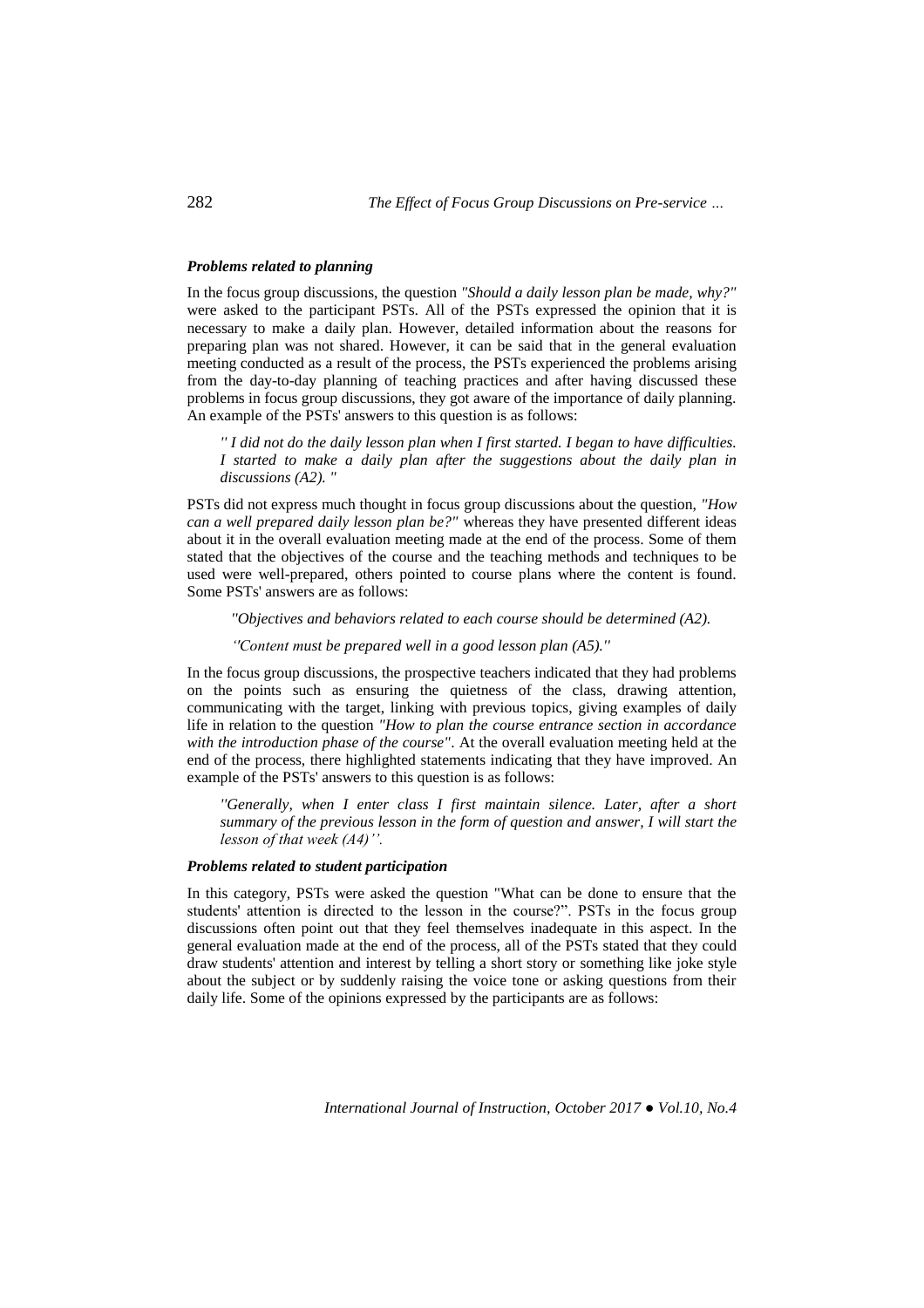*"The 'silence effect' we developed in discussions came to my mind and I stopped telling the lecture at that moment and watched them silently. This state drew their attention and then everyone got silent (A1). ''*

While 3 of the PSTs in the focus group discussions did not answer this question about the question *"What can be done to enable the students to be motivated by the lessons?"*, The other 3 PSTs stated that they could use grades to motivate the students. In the general evaluation meeting at the end of the process, 3 of the PSTs continued to indicate that grading was more effective. The other three candidates stated that cues, feedback and corrections could motivate the students. Some of the answers given by the candidates are as follows:

'' *When passing a second question, the students seemed more willing to solve the question in order to get highest grade (A5).''*

*'' I gave him a few tips and he brought the rest himself. Throughout the course, he tried to answer questions in some ways (A1). "*

In the focus group discussions regarding the question "How can you motivate students who are less interested in the course?", The PSTs indicated that in the class the practice teachers had as much difficulty as themselves, and some students were engaged in other things, and behaviors such as dismissing student from class as a solution were observed in general. At the end of the process, they used expressions such as dealing with students, giving reinforcement and giving responsibility. Some candidates' answers are as follows:

*'' I'll give him the feeling you're important to me. I try to help (A4). ''*

*"I touched the shoulder of Deniz, I made eye contact with that student (A5)"*

#### *Problems related to teaching strategies*

In this category, PSTs were first asked about the question "*How well and how can you answer the difficult questions of the students?*" The answers given to this question by the prospective teachers in the focus group discussions and at the general evaluation meeting at the end of the process were parallel. PSTs stated that they had a problem with the subject area. In focus group discussions, PSTs indicate that they try to hide it from students when they do not know the subject or question whereas in the general evaluation, the answers given by the candidates are as follows:

*"I try to answer as possible as I can. If I have no idea, I say I forgot about the answer and will reply to the question later (A1). "*

*"If it is something I do not know, I say that I will investigate it (A4)."*

In response to the question "*How can you ensure that the lessons match the level of each student*?", PSTs used general expressions such as '' generally in accordance with medium level students'' in the focus group discussions whereas the answers given at the general evaluation meeting at the end of the process seem to include the names of some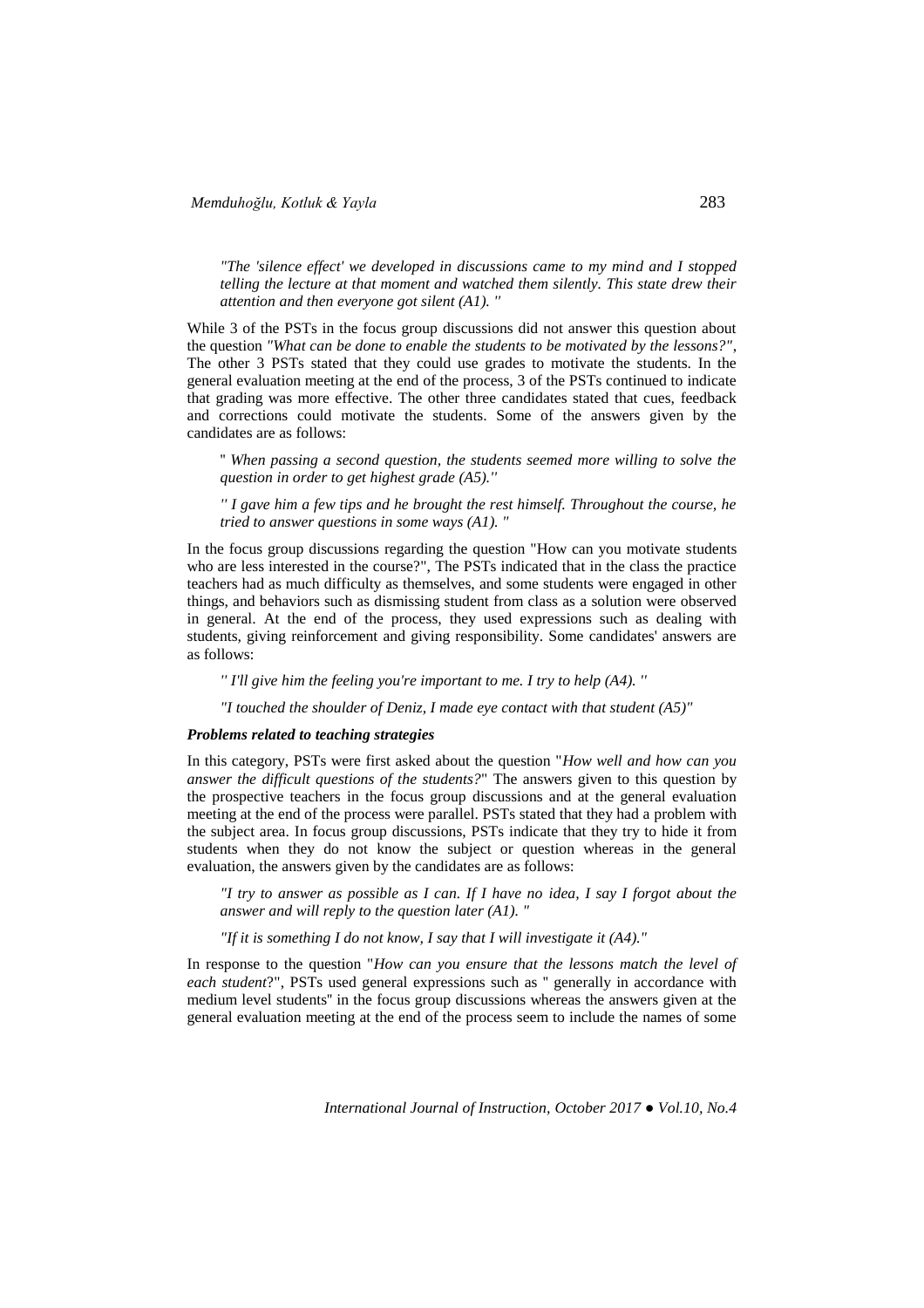theories, methods and techniques generally found in the field. Some of the answers given by the candidates are as follows:

*'' I lectured according to the theory of multiple intelligences we discussed in discussions (A3). ''*

To the question "*Are you able to apply different teaching methods in classrooms?*", Prospective teachers replied that they were theoretically aware of different teaching methods, but did not apply them, by giving similar responses both in focus group discussions and at general evaluation at the end of the process.

'' *I know different teaching methods. But I use the straight method (A3).* ''

## *Problems related to classroom management*

In this category, in response to the asked question "How can you control the behaviors that affect the lesson negatively", the PSTs, in the focus group discussions generally indicated that they get nervous, they threaten students with grades, they raise the tone of voice and sometimes they want help from the practice teacher, however, in the general evaluations made at the end of the process, they stated that they tried to use different techniques such as eye contact, time of silence with the effect of focus group discussions. Some of the answers given by the candidates are as follows:

*'' I first made eye contact. After he had been silent for a while, he went on the same act and so I approached and touched his shoulder (A5). "*

'' *Girls talked among themselves and did not listen to the lesson. Then I used 'Ilanguage' we mentioned in discussions and I said that when you do it I feel very sorry and they really kept silent (A6).*''

In response to the question "How can you ensure that pupils comply with classroom rules?", In the focus group discussions, PSTs often stated that they reminded them of the rules and warned them strictly. But, some candidates in the general evaluations made at the end of the process have stated that they have decided the rules together with students and that they are trying to develop mutual understanding while some candidates stated that they still continued to warn students. One of the answers given by the candidates is as follows:

*"We reminded the students of the rules and made them obey the rules (A6)."*

When responding to the question "How should the tone of voice in classroom management be used?", in focus group discussions, the PSTs reported that they were excited in the class and they yelled at them to control the course because they have for the first time experienced the process. Yet, they expressed different views at the overall evaluations made at the end of the process. Some of the answers given by the candidates are as follows:

*'' The sound of the tone of the class must be well adjusted. The same tone bores the student (A1). "*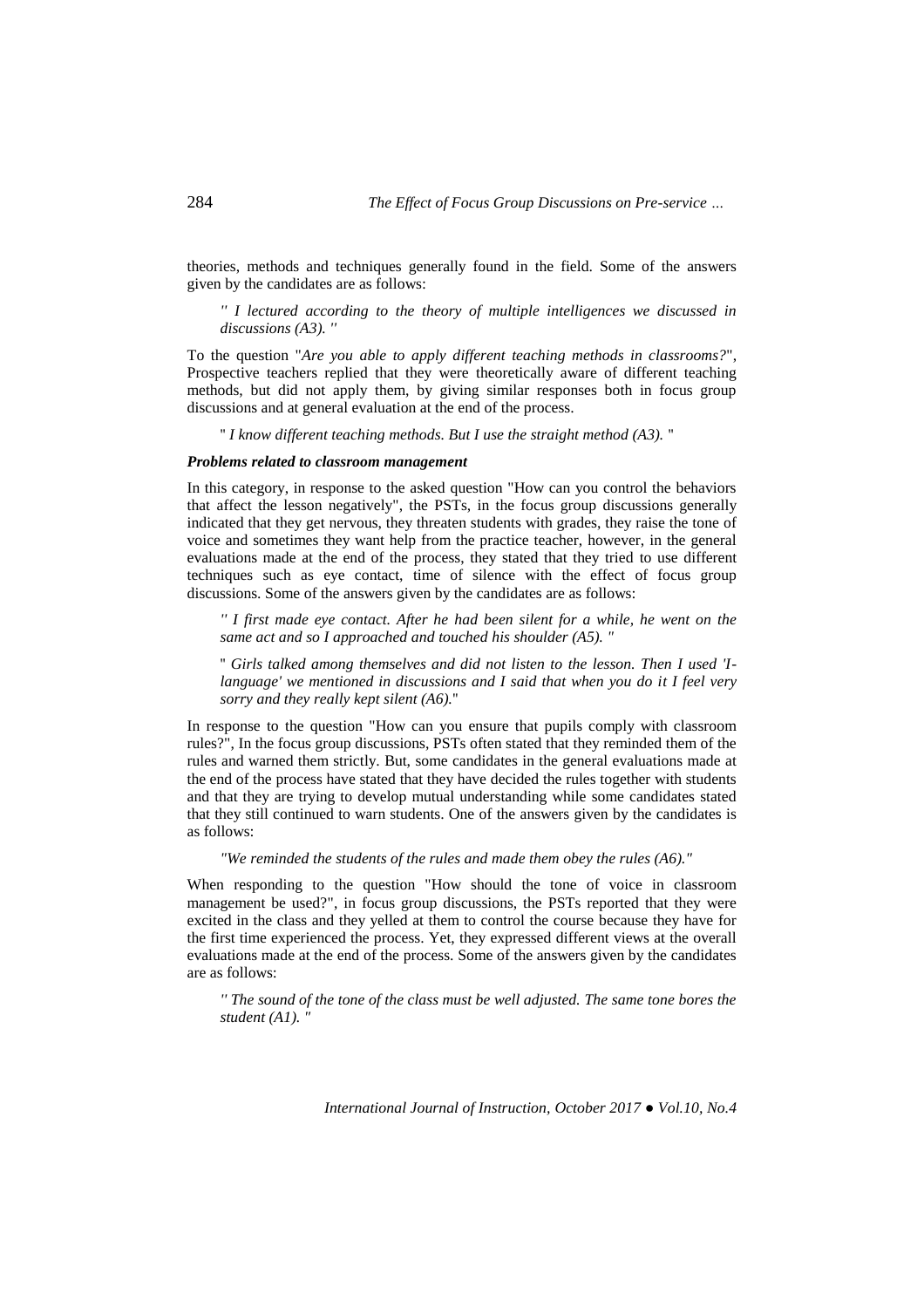*'' Successful teacher, like a theatre artist, should adjust the tone of voice well (A2).''*

#### *Other issues*

There are also some problems that PSTs have experienced in the process. However, only one issue (A1) in accordance with the authorization given to the problem can be stated as follows:

*'' One of the students kept telling me that he always thought of me and said that his ex-girlfriend looked like me and wrote me a love poem. Actually, I had no idea what to do about it. But after the incident, I learned in focus group discussions that in such situations I should ignore it, otherwise he would repeat this behavior again (A1)''*

Finally in the study, in interviews with each of the PSTs, when the expressions of PSTs are taken into account, all of the PSTs have stated that they have benefited from many aspects of their process observe-discuss and practice-discuss and that in the following years, this method should be carried out with PSTs. Candidates' opinions are as follows:

*'' We discussed in focus group discussions how we should treat our students and how to handle the lesson (A5). ''*

*'' In short, this study was an opportunity for us to criticize ourselves (A1). ''*

*"In discussions, I learned some information that I knew was wrong and corrected them (A2)."*

*'' At first we had trouble, but over time it was improved by the group discussions (A4). ''*

*'' When we applied what we talked about, it was effective (A6). ''*

*'' I feel I have made progress (A3). "*

# **DISCUSSION AND CONCLUSION**

The feedback, which is one of the basic elements of the communication process, is the factor that makes the difference between "transmission" and "communication". While the transmission expresses a one-way flow from source to receiver, the feedback transforms the communication from the correct transmission to a two-way process. Thus, the feedback adds to the communication process the cyclicality and continuity. As a process, education begins with communication first. In education, feedback complements the two-way mutual communication process between the teacher and the learner (teacher-student). In this regard, feedback is vital to education at all grades and kinds as a key element that provides information about whether or not the learning has taken place. The necessity and importance of the feedback is also valid for teaching practice (internship) in teacher training programs.

In this context, criticisms are being made in teacher observation and practice (internship) carried out in teacher training programs in Turkey that the PSTs have not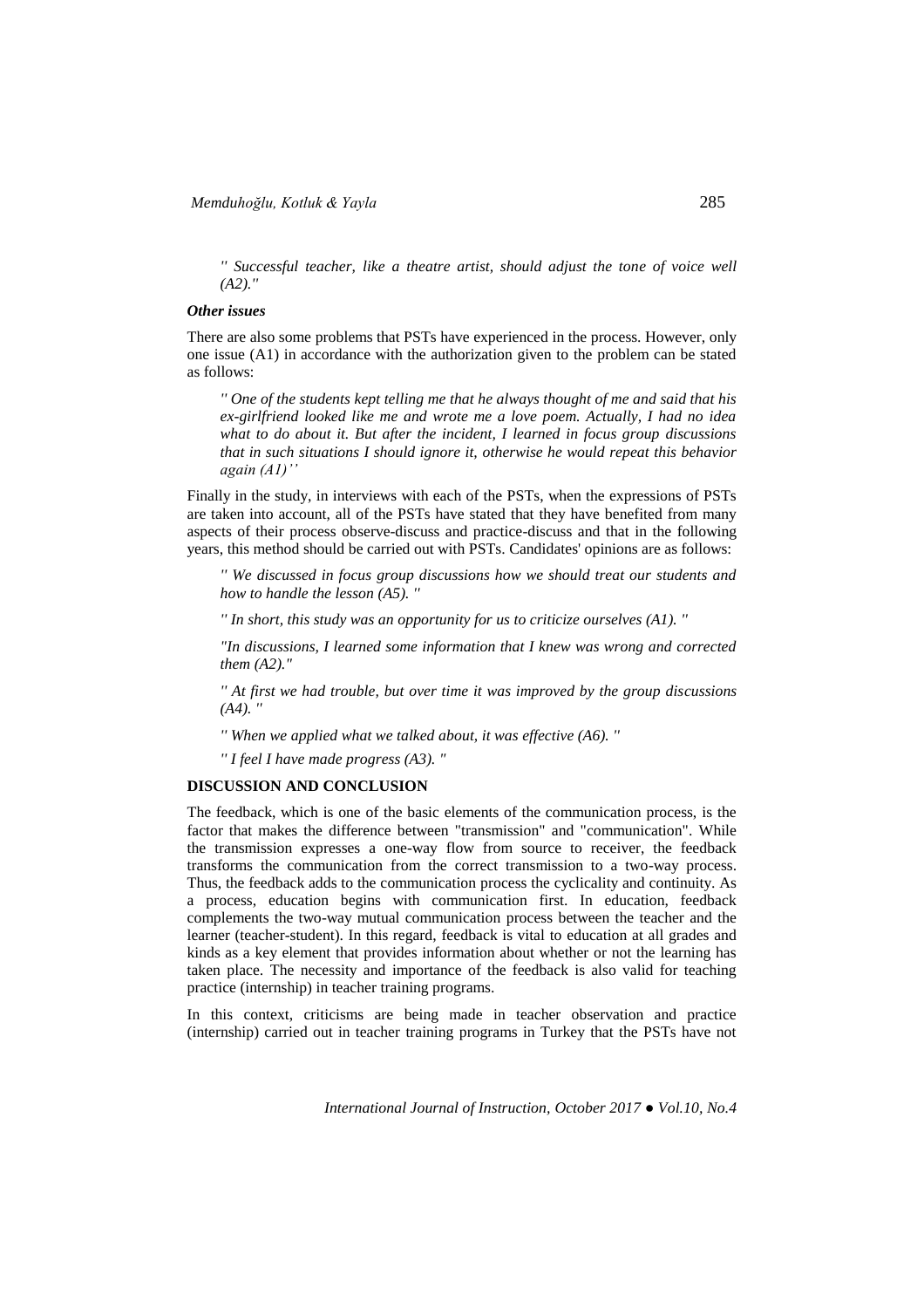received enough feedback or that they are not given feedback about their learning (Küçükyılmaz, 2010; Yeşilyurt & Semerci, 2011; Kiraz, 2002; Aydın, 2013; Şen, 2009; Kuran, 2009; Peker, 2009; Koç & Yıldız, 2012; Dallmer, 2004). In this study, it was aimed to determine the problems experienced in teaching practices by using PSTss' diary and observation forms in their teaching practices and to determine the effect of focus group discussions made for feedback purposes on the self-efficacy perceptions of PSTs, based on these diaries and observations.

It has been observed that self-efficacy perceptions of the PSTs in the experimental and control groups were similar in the sub-dimensions and total ; after the application, the PSTs in the experiment and control group had significant positive changes in the selfefficacy perceptions. According to this, it is determined that the teaching practice increases the self-efficacy perceptions of the PSTs even though different processes are carried out in the implementation process for them in the experimental and control groups. Some other studies in the literature (Görgen, Çokçalışkan, & Korkut, 2012; Öksüz & Coşkun, 2012, Cone, 2009; Şişman & Acat, 2003) show that teaching practice is effective in raising self-efficacy perceptions of PSTs. The study found that, at the end of the 12-week study, there was a significant difference in favor of the experimental group between the increase in the self-efficacy perceptions of the PSTs in the experimental group in which the focus group discussions were conducted and the one in the control group in which these discussions were not carried out. According to this, the self-efficacy perceptions of the PSTs in the experimental group increased significantly at the end of the process compared to the PSTs in the control group. In other words, the increase in the self-efficacy perceptions of the PSTs in the experimental group in which the observation forms were filled and the diary was held and based on these, feedback group focus group discussions was applied, was significantly higher than in the control group which was subjected to teaching without these procedures. This finding suggests that focus group discussions have a significant effect in increasing self-efficacy perceptions, especially in the sub-dimensions of ''providing student participation'' and ''learning strategies''. This development observed in self-efficacy beliefs is expected to affect PSTs positively because teachers' high self-efficacy beliefs enable teachers to be able to do teaching effectively, to be effective in classroom management, and to be able to carry out the course in a planned manner.

In this research, the PSTs have stated that they have problems with classroom management, planning, teaching strategies, providing student participation. These findings regarding the problems faced by the PSTs in teaching practice are parallel to the findings of other researchers. In these studies, it has been determined that prospective teachers have difficulties in issues such as classroom management, time management, teaching strategies and planning (Ekiz, 2006; Şahin, Şenel, & İpek, 2007; Güven, 2004; Işıkoğlu, İvrendi, & Şahin, 2007;). In addition, in this study, it was determined that the prospective teachers increased the ability to recognize and express the problems they experienced in the course of teaching practice through focus group discussions, in other words, their level of awareness about these problems increased and they developed alternative solutions from a broader perspective, and conducted these solutions. In the general evaluation after the focus group discussions, the PSTs stated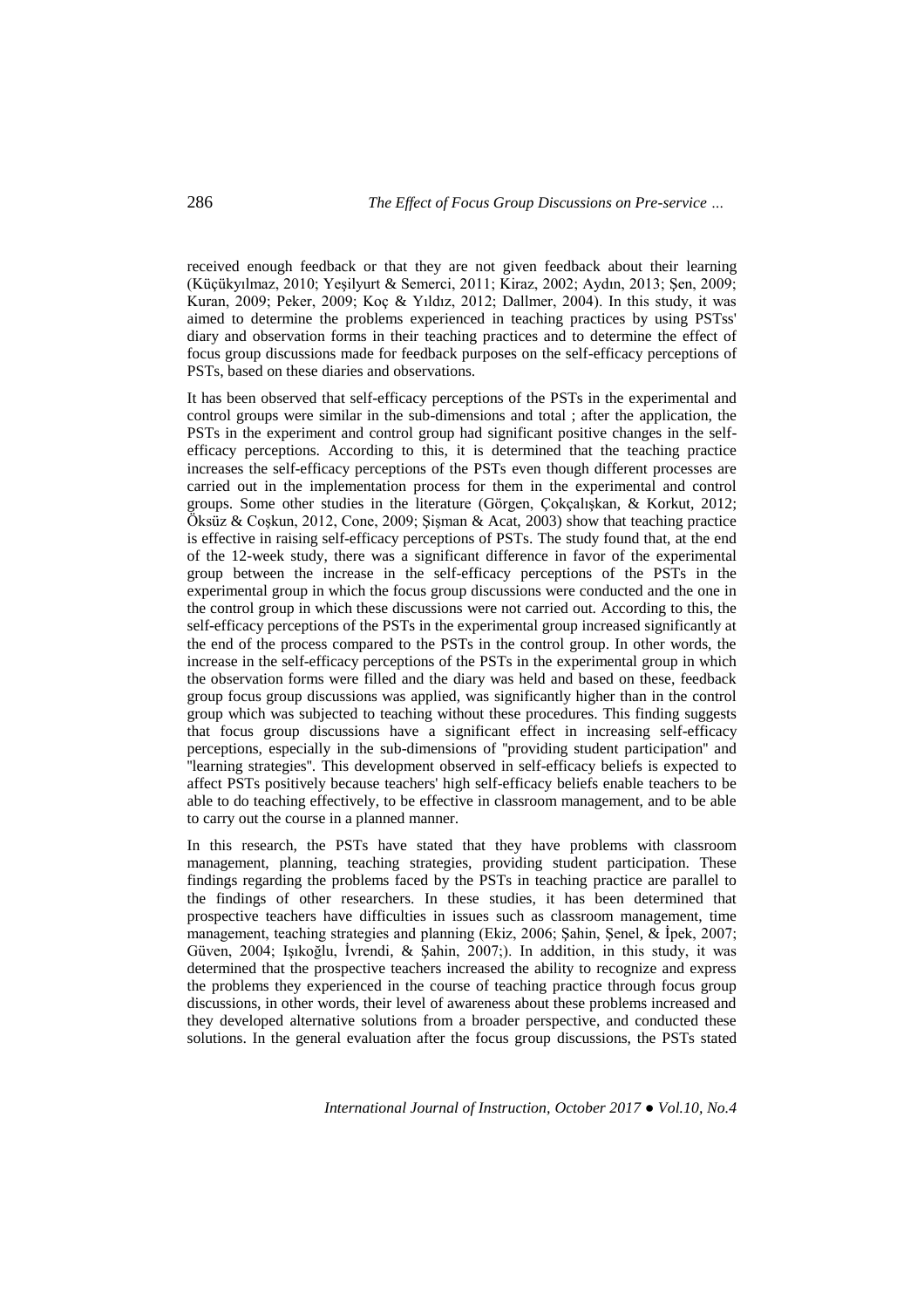that the majority of these problems disappeared and that the discussions had positive contributions in the development of their teaching skills. This result suggests that feedback in the course of teaching practice is important for PSTs in acquiring teaching practices, in the promotion of teaching-related skills and self-efficacy perceptions.

## **RECOMMENDATION**

The following recommendations can be highlighted for practitioners and researchers based the results concluded in this study.

• It is important that the teaching staff and the teachers at the school counseling the PSTs in the process of teaching practices give the candidates feedback about their own practices, the truths and deficiencies in the applications and provide the environments in which the candidates share the observations and thoughts about their own or their friends' practices.

• Such practices can be made not only for candidate teachers but also for teachers actively teaching. In this way, teachers also have the opportunity to discuss their lessons and discuss themselves.

• Further research is needed on the effectiveness of focus group discussions in teacher education. In this study, no method was tested in the control group. Subsequent similar studies can be compared with focus group discussions by applying techniques such as micro-teaching and extended micro-teaching in the control group. Or, focus group discussions can be made on the applications that only PSTs have observed, and the observations of prospective teachers can be discussed in this process. Also, The influence of focus group discussions on PSTs attitudes and thinking styles can be examined.

# **REFERENCES**

Akşit, B. T. (1992). *Medikal araştırmalarda etik sorunlar*. Türk Tabipler Birliği Sağlık Kongresi. Ankara.

Aydın, İ. S. (2013). Mikroöğretim tekniğinin türkçe öğretmeni adaylarının planlama,uygulama ve değerlendirme yeterlik algılarına etkisi. *Elektronik Sosyal Bilimler Dergisi, 12* (43), 67-81.

Büyüköztürk, Ş. (2009). *Sosyal bilimler için veri analizi el kitabı*. Ankara: Pegem

Büyüköztürk, Ş., Çakmak, E., Akgün, Ö.E., Karadeniz, Ş., & Demirel, F. (2013). *Bilimsel araştırma yöntemleri.* Ankara: Pegem

Bowling, A. (2002). *Research methods in health: Investigating health and health services.* Philadelphia: McGraw-Hill House.

Cone, N. (2009). Community based service learning as source of personal self-efficacy: preparing elementary teachers to teach science for diversity. *School Science and Mathematics, 109*(1), 20-30.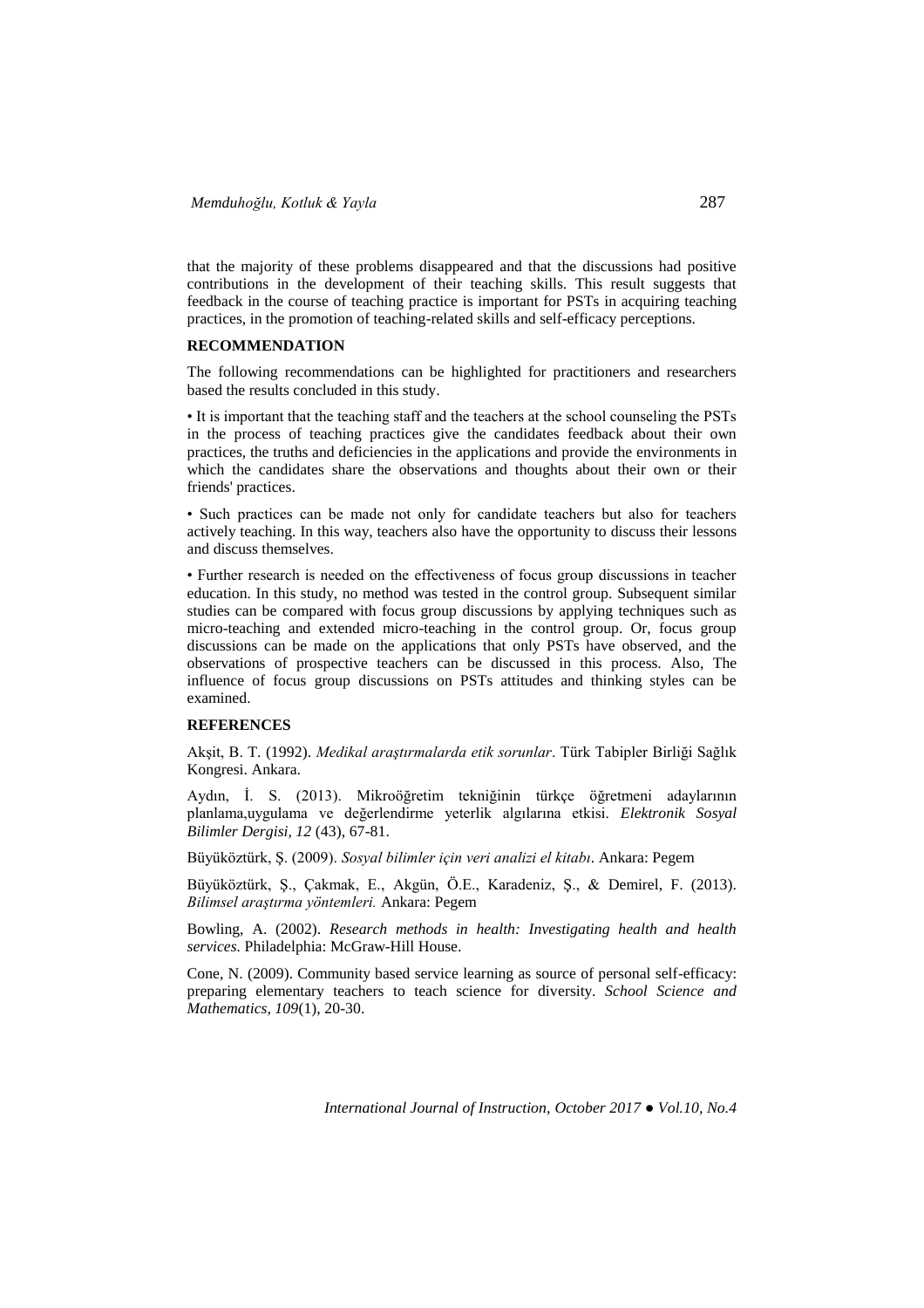Çapa, Y., Çakıroğlu, J., & Sarıkaya J. (2005). Development and validation of turkish version of teachers' sense of efficacy scale. *Eğitim ve Bilim, 30,* 74-81.

Dallmer, D. (2004). Collaborative relationships in teacher education: A per-sonal narrative of conflicting roles. *Curriculum Inquiry, 34*(1), 29–45.

Demircioğlu, İ. H. (2003). Tarih uygulama öğrencilerinin uygulama öğretmenleri ve uygulama okulları hakkındaki görüşleri: KTÜ eğitim fakültesi örneği. *Fırat Üniversitesi Sosyal Bilimler Dergisi, 13*(1), 185-192.

Dixon, B. J. (2009). *A Formative Experiment Investigating The Use Of Reflective Video Journals To Increase High School Students' Metacognition. A dissertation submitted to the faculty of San Diego State University and the university of San Diego in partial fulfillment of the requirements for the degree doctor of education.* San Diego State University. San Diego.

Ekiz, D. (2006). Kendini ve başkalarını izleme: Sınıf öğretmeni adaylarının yansıtıcı günlükleri. *İlköğretim Online, 5*(1), 45-57.

Görgen, İ., Çokçalışkan, H., & Korkut. Ü. (2012). Öğretmenlik uygulaması dersinin öğretmen adayları, uygulama öğretmenleri ve uygulama öğretim üyeleri açısından işlevselliği. *Muğla Üniversitesi Sosyal Bilimler Enstitüsü Dergisi*, 28, 56-72.

Güven, İ. (2004). Sosyal bilgiler alanı öğretmen adaylarının okul uygulamalarına yönelik görüşlerine ilişkin nitel bir araştırma. *Kuramdan Uygulamaya Eğitim Bilimleri Dergisi, 4*(2).

Işıkoğlu, N., İvrendi, A., & Şahin, A. (2007). Öğretmenlik uygulaması sürecine öğretmen adaylarının gözüyle derinlemesine bir bakış. *Eğitim Araştırmaları*, 26, 131- 142.

Karasar, N. (2005). *Bilimsel araştırma yöntemi.* Ankara: Nobel.

Kiraz, E. (2002). Öğretmen adaylarının hizmet öncesi mesleki gelişiminde uygulama öğretmenlerinin işlevi. *Eğitim Bilimleri ve Uygulama Dergisi, 1*(2), 183-196.

Kocabaş, A., Durukafa, G., & Gürses, I. (2000). 1998-1999 Öğretim yılı güz yarıyılı buca eğitim fakültesi uygulama okulları işbirliği programının uygulanmasında karşılaşılan sorunlar ve çözüm önerileri. *D.E.Ü.Buca Eğitim Fakültesi Dergisi*.

Koç, C., & Yıldız, H. (2012). Öğretmenlik uygulamasının yansıtıcıları: Günlükler. *Eğitim ve Bilim*, 37, 164.

Krueger, R. A. (1994). *Focus Groups: A Practical Guide For Applied Research.* London: SAGE.

Kuran, K. (2009). Mikroöğretimin öğretmenlik meslek bilgi ve becerilerinin kazanılmasına etkisi. *Mustafa Kemal Üniversitesi Sosyal Bilimler Enstitüsü Dergisi*, 6 (11), 384-401.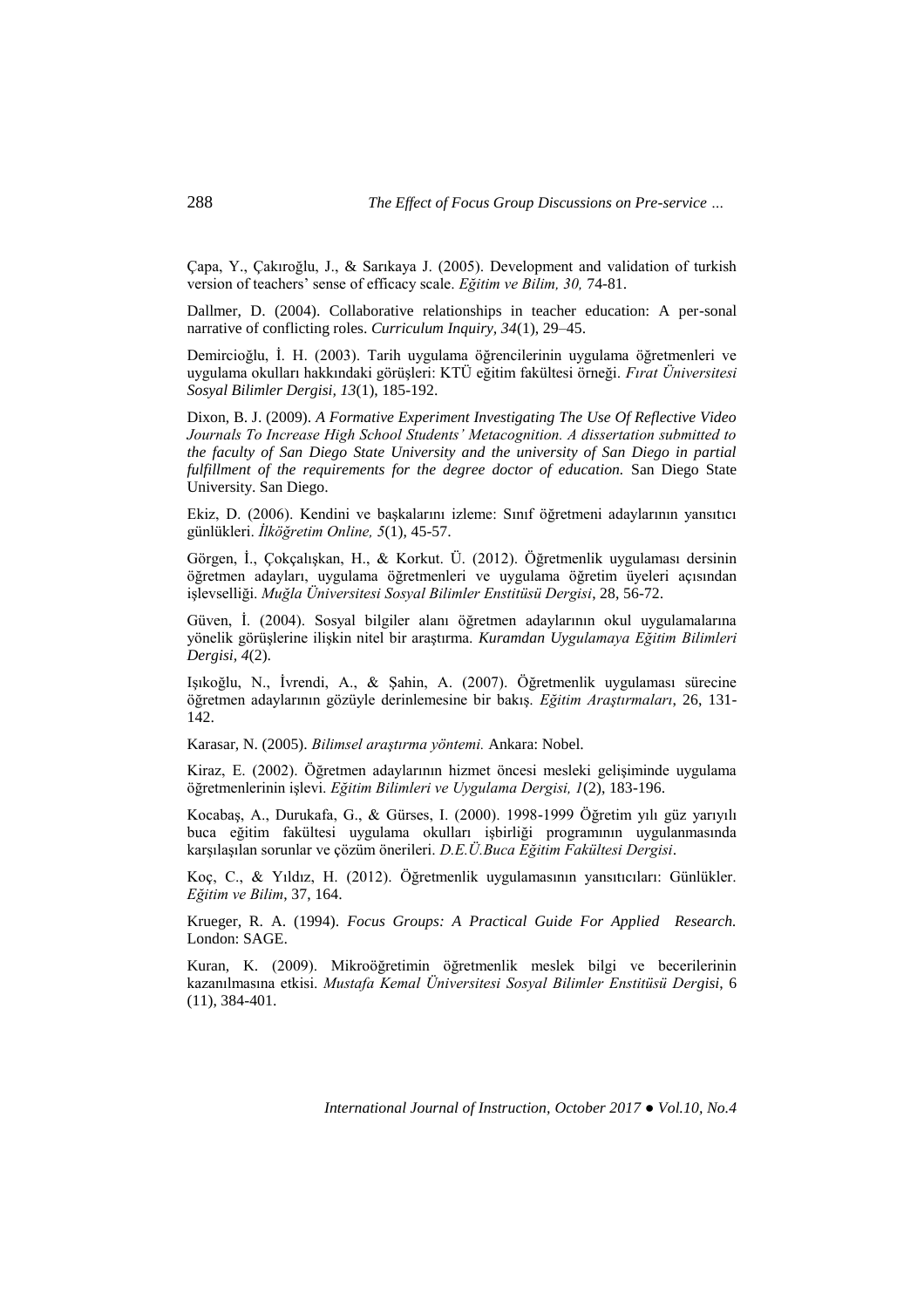Küçükyılmaz, E. A. (2010). *Sınıf öğretmenlerinin öğretmenlik uygulaması dersi kapsamında öğretmen adaylarından beklentileri*. 9.Sınıf Öğretmenliği Sempozyumu. Elazığ.

Lee, I. (2008). Fostering preservice reflection through response journals, *Teacher Education Quarterly, 35*(1), 117-139.

MEB Mevzuat (1998/2493). Öğretmen adaylarının Milli Eğitim Bakanlığına bağlı eğitim öğretim kurumlarında yapacakları öğretmenlik uygulamasına ilişkin yönerge. *Tebliğler Dergisi,* Retrieved from 30.05.2014<http://mevzuat.meb.gov.tr/html/102.html>

Öksüz, Y., & Coşkun, K. (2012). Öğretmenlik uygulaması I-II derslerinin zihin engelliler öğretmen adaylarının özyeterlik algılamaları üzerindeki etkisi. *Ahi Evran Üniversitesi Kırşehir Eğitim Fakültesi Dergisi, 2*(13), 131.

Özkılıç, R., Bilgin, A., & Kartal, H. (2008). Öğretmenlik uygulaması dersinin öğretmen adaylarının görüşlerine göre değerlendirilmesi, *İlköğretim-Online*, 7(3), 726-737.

Peker, M. (2009). Genişletilmiş mikroöğretim yaşantıları hakkında matematik öğretmeni adaylarının görüşleri. *Türk Eğitim Bilimleri Dergisi*, 7(2), 353-376.

Şahin. Ç., Şenel, T. ve İpek, H. (2007, Eylül). *Öğretmen adaylarının öğretmenlik uygulamalarında karşılaştıkları problemlerin belirlenmesi*. XVI Ulusal Eğitim Bilimleri Kongresi, Gaziosmanpaşa Üniversitesi Eğitim Fakültesi, Tokat.

Şen, A.İ. (2009). Akran-mikro öğretimin öğretmen yetiştirme programındaki etkisinin araştırılması. *Eğitim ve Bilim*, 34, 151.

Şişman, M. ve Acat, B. (2003). Öğretmenlik uygulaması çalışmalarının öğretmenlik mesleğinin algılanmasındaki etkisi. *Fırat Üniversitesi Sosyal Bilimler Dergisi*, 13(1), 235-250.

Yeşilyurt, E. ve Semerci, Ç. (2011). Uygulama öğretmenlerinin öğretmenlik uygulaması sürecinde karşılaştıkları sorunlar ve çözüm önerileri. *Akademik Bakış Dergisi*, 27.

Yıldırım, A. ve Şimşek, H. (2008). *Sosyal bilimlerde nitel araştırma yöntemleri*. Ankara: Seçkin Yayıncılık.

YÖK. (2007). *Öğretmen yetiştirme ve eğitim fakülteleri (1982-2007) raporu*. Ankara.

YÖK (1998). *Eğitim fakülteleri öğretmen yetiştirme programlarının yeniden düzenlenmesi*. Ankara.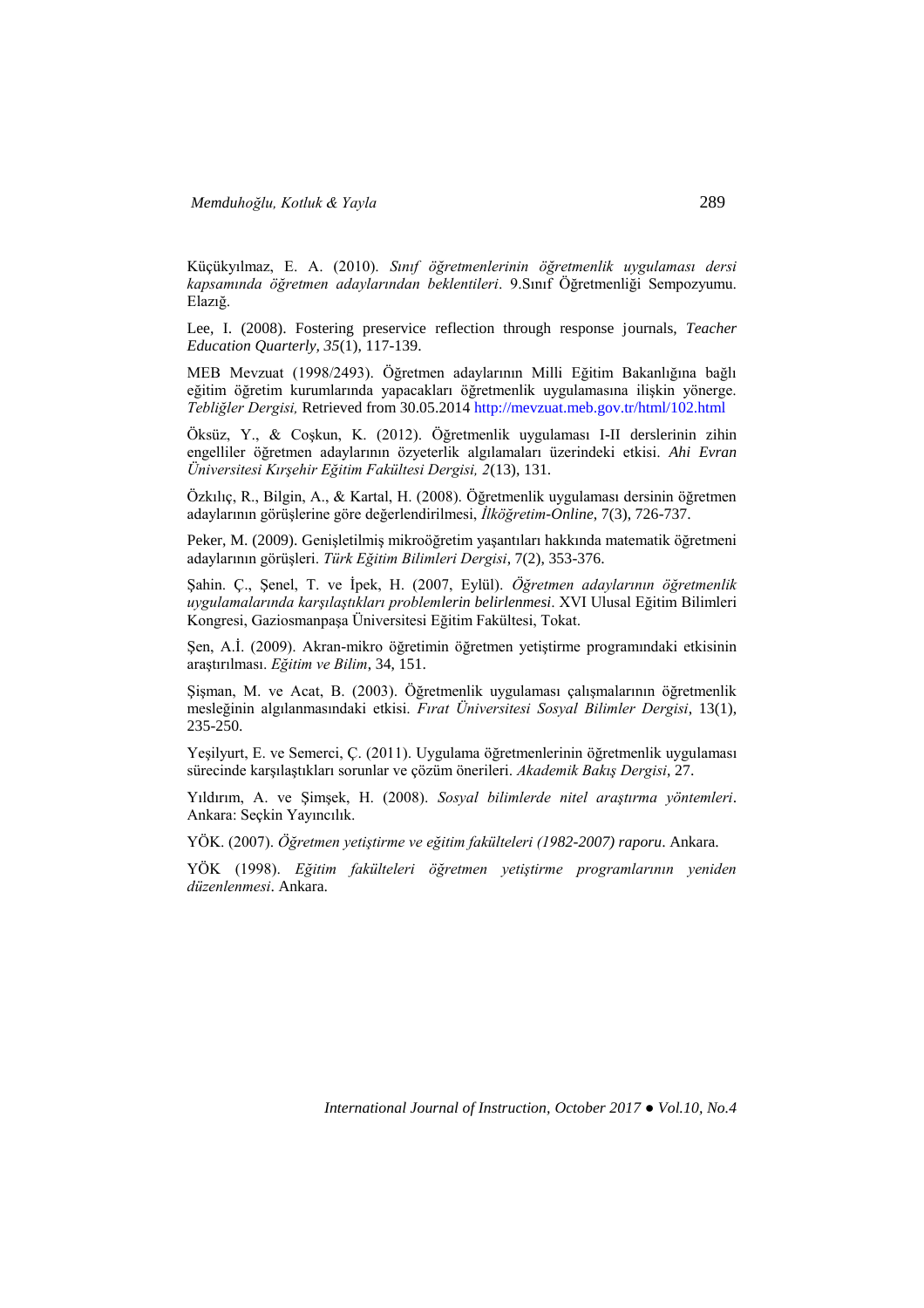#### **Turkish Abstract**

#### **Odak Grup Tartışmalarının Öğretmen Adaylarının Öğretim Deneyimleri ve Uygulamaları Üzerindeki Etkisi: Karışık Yöntemler Çalışması**

Bu araştırmanın amacı, öğretmenlerin deneyim ve uygulamaları hakkında öz-yeterlik algısı üzerine odak grup tartışması yoluyla okul öncesi öğretmen adaylarına (PST) geribildirim sağlama etkisini araştırmak, öğretim uygulamaları sırasında karşılaşılan sorunları grup tartışması yaparak ve bu sorunların çözümüne yönelik öneriler geliştirmektir. Çalışma sonucunda, deney grubunda, odak grup tartışması okul öncesi öğretmenlerinin öz yeterlik algısı üzerinde belirgin ve olumlu bir etkiye sahip olduğu görülmüştür. Ayrıca, okul öncesi öğretmenlerle yapılan görüşmelerde, odak grup görüşmelerinin, ders planlama, sınıf yönetimi ve öğretim stratejileri gibi konularda ilerleme sağladığı belirtilmiştir.

Anahtar Kelimeler: okul öncesi öğretmenleri, odak grup görüşmesi, öz yeterlik algısı, öğretim etkinlikleri, geribildirim

### **French Abstract L'Effet de Discussions de Groupe de discussion sur les Expériences d'Enseignement de Professeurs de Pré service et Pratiques: une Étude de Méthodes Mixte**

Le but de cette étude est d'examiner l'effet de retour d'information fournissant pour pré entretenir les professeurs (PSTS) par la discussion de groupe de discussion sur la perception d'autoefficacité du PSTS' de l'enseignement d'expériences et des pratiques, déterminer des problèmes rencontrés pendant la pratique(le cabinet) enseignante au moyen de la discussion de groupe de discussion et développer des suggestions de la résolution de ces problèmes. En conséquence de l'étude, dans le groupe expérimental, la discussion de groupe de discussion a l'impact significatif et positif sur la perception d'auto-efficacité du PSTS'. De plus, dans des entretiens(interviews) avec PSTS, ils ont déclaré que la discussion de groupe de discussion leur a permis de faire des progrès dans des sujets comme la planification de leçon, la gestion(direction) de salle de classe et l'enseignement de stratégies.

Mots Clés: Pré entretenez des professeurs (PSTs), la discussion de groupe de discussion, la perception d'auto-efficacité, enseignant des pratiques, le retour d'information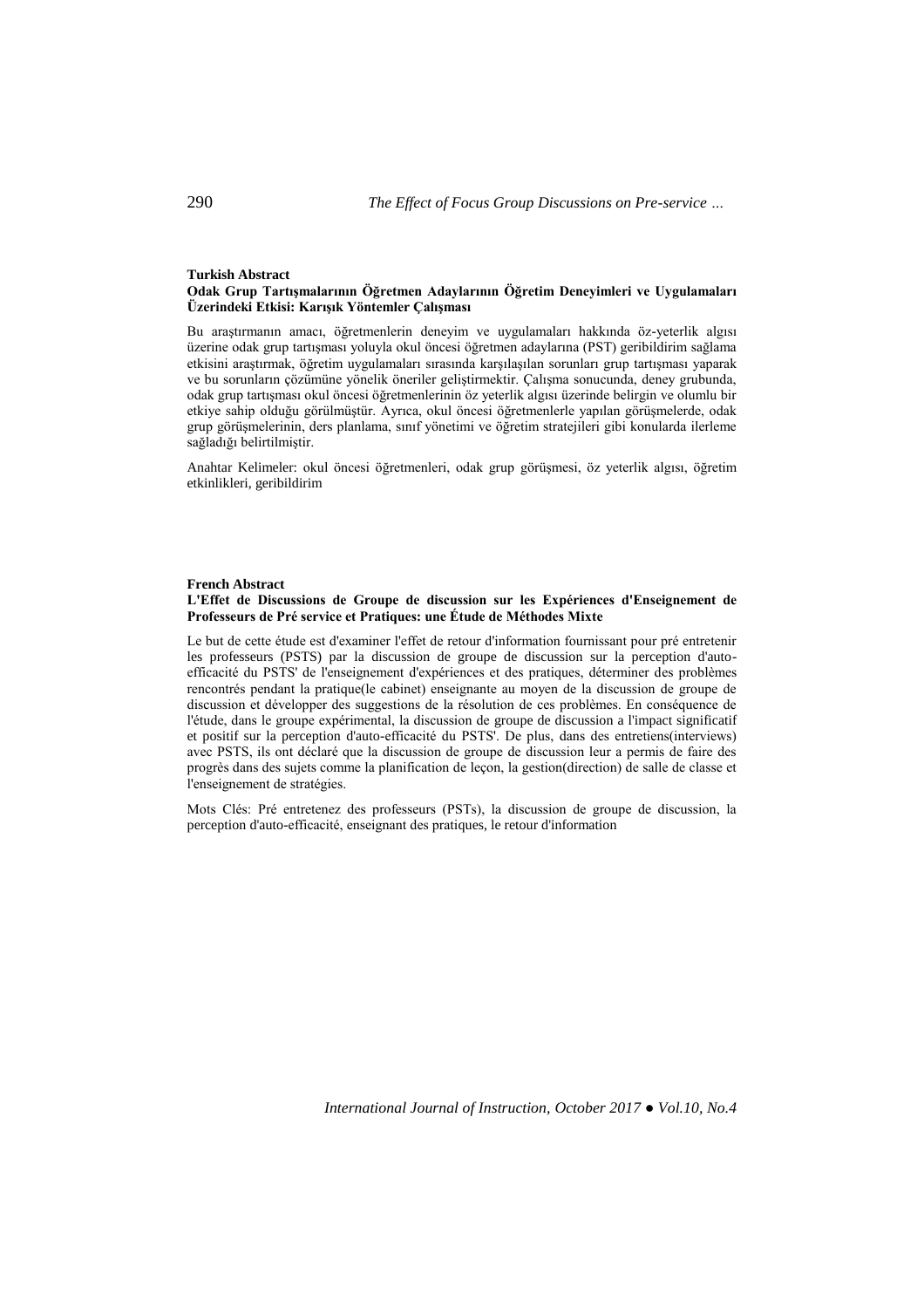#### **Arabic Abstract**

**تأثير مناقشات المجموعات البؤرية على الخبرات والممارسات التعليمية لمعلمي ما قبل الخدمة: دراسة طرق مختلطة**

والهدف من هذه الدراسة هو التحقيق في تأثير تقديم التغذية الراجعة لمعلمي ما قبل الخدمة من خالل مناقشة مجموعة التركيز حول تصور الكفاءة الذاتية لتدريس الخبرات والممارسات، لتحديد المشاكل التي واجهتها أثناء ممارسة التدريس عن طريق التركيز مناقشة جماعية ووضع اقتراحات حول حل هذه المشاكل. نتيجة لهذه الدراسة، في المجموعة التجريبية، مناقشة مجموعة التركيز لها تأثير كبير وإيجابي على تصور الكفاءة الذاتية بستس. وعالوة على ذلك، فقد ذكروا في المقابالت التي أجراها مع فريق الدعم الفني أن مناقشة مجموعة التركيز مكنتهم من إحراز تقدم في مواضيع مثل تخطيط الدروس وإدارة الصفوف واستراتيجيات التدريس.

الكلمات الرئيسية: المعلمين قبل الخدمة )PSTs)، مناقشة مجموعة التركيز، إدراك الكفاءة الذاتية، والممارسات

#### **German Abstract Die Wirkung von Fokus-Gruppe Diskussionen über Pre-Service-Lehrer 'Lehre Erfahrungen und Praktiken: Eine gemischte Methoden Studie**

Das Ziel dieser Studie ist es, die Wirkung der Bereitstellung von Feedback an Pre-Service-Lehrer '(PSTs) durch Fokus-Gruppe Diskussion über PSTs Selbstwirksamkeit Wahrnehmung über Lehre Erfahrungen und Praktiken zu untersuchen, um Probleme zu ermitteln, die während der Lehrpraxis durch Fokus aufgetreten sind Gruppendiskussion und entwickeln Vorschläge zur Lösung dieser Probleme. Als Ergebnis der Studie hat die Fokusgruppen-Diskussion in der experimentellen Gruppe signifikante und positive Auswirkungen auf die Selbstwirksamkeits-Wahrnehmung von PST. Darüber hinaus haben sie in Interviews mit PSTs festgestellt, dass die Fokusgruppen-Diskussion es ihnen ermöglicht, Fortschritte in Themen wie Unterrichtsplanung, Klassenzimmer und Lehrstrategien zu machen.

Schlüsselwörter: pre-service lehrer (PSL), fokus gruppendiskussion, selbstwirksamkeit wahrnehmung, lehrmethoden, feedback